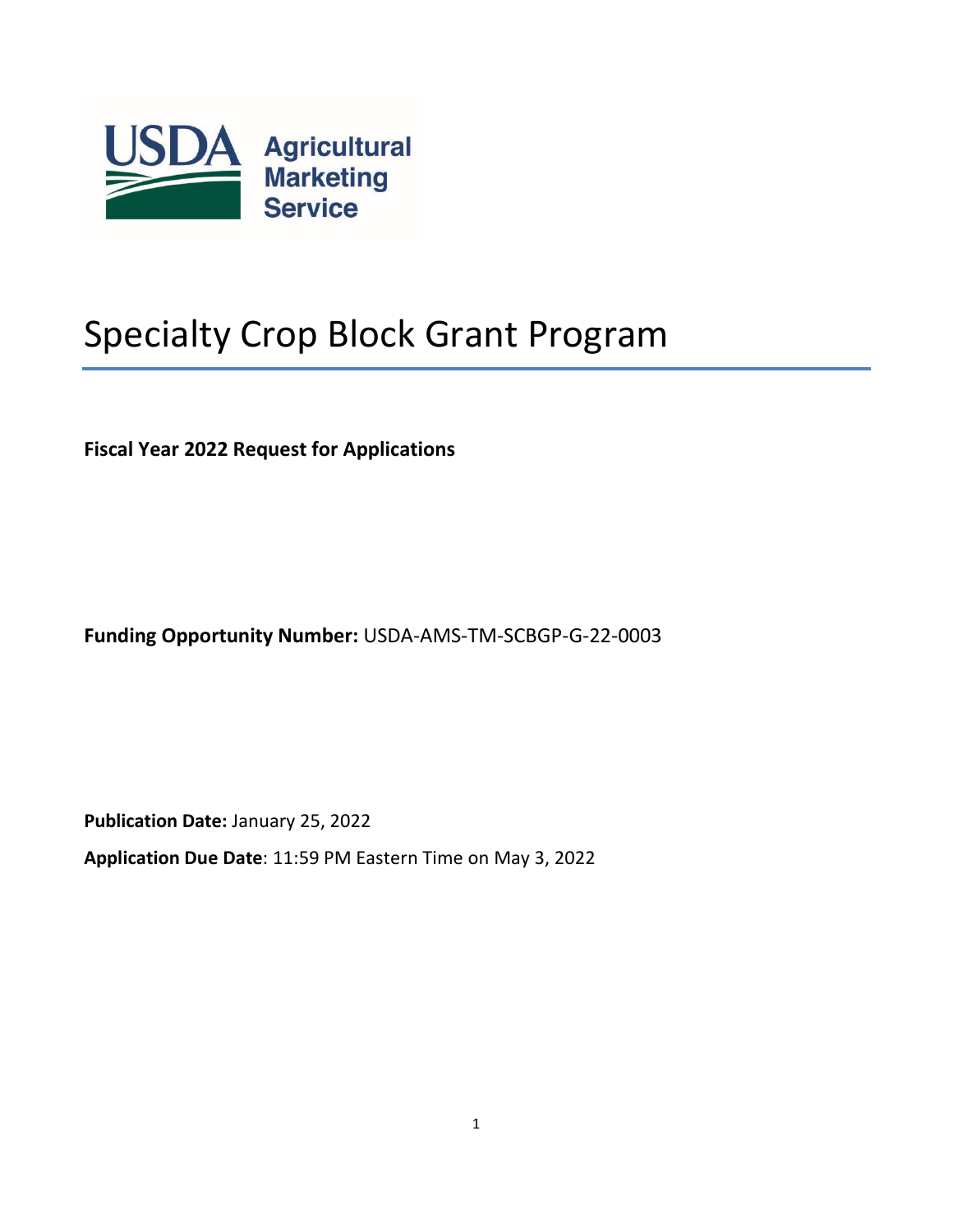#### **Program Solicitation Information**

**Funding Opportunity Title**: Specialty Crop Block Grant Program – Farm Bill

**Funding Opportunity Number**: USDA-AMS-TM-SCBGP-G-22-0003

#### **Announcement Type:** Initial

## **Assistance Listing Number (formerly CFDA)**[: 10.170](https://sam.gov/fal/cf97123432a5486a9a50b2f5b66ff185/view)

**Dates:** Applications must be received by 11:59 p.m. Eastern Time on May 3, 2022, through [Grants.gov.](http://www.grants.gov/) Applications received after this deadline will not be considered for funding.

**Executive Summary:** The U.S. Department of Agriculture (USDA), Agricultural Marketing Service (AMS), requests applications for the fiscal year (FY) 2022 Specialty Crop Block Grant Program (SCBGP) to award grants to eligible State departments of agriculture to carry out projects that enhance the competitiveness of specialty crops. Not including AMS administrative costs, approximately \$72.9 million in annual Farm Bill funding is available for applications under this solicitation.

This announcement identifies the eligibility criteria for SCBGP projects and applicants, and the application forms and associated instructions needed to apply for a SCBGP award.

AMS encourages applications that benefit smaller farms and ranches, new and beginning farmers and ranchers, socially disadvantaged producers, veteran producers, and/or underserved communities. For grants intending to serve these entities, applicants should engage and involve those beneficiaries when developing projects and applications.

**Stakeholder Input:** AMS seeks comments about this RFA. We will consider the comments when we develop the next RFA for the program. Email written stakeholder comments within one year of the publication date of this RFA to: [AMSGrants@ams.usda.gov.](mailto:AMSGrants@ams.usda.gov) This e-mail address is intended only for receiving comments regarding this RFA and not for requesting information or forms. In your comments, please state that you are responding to the **Specialty Crop Block Grant Program.**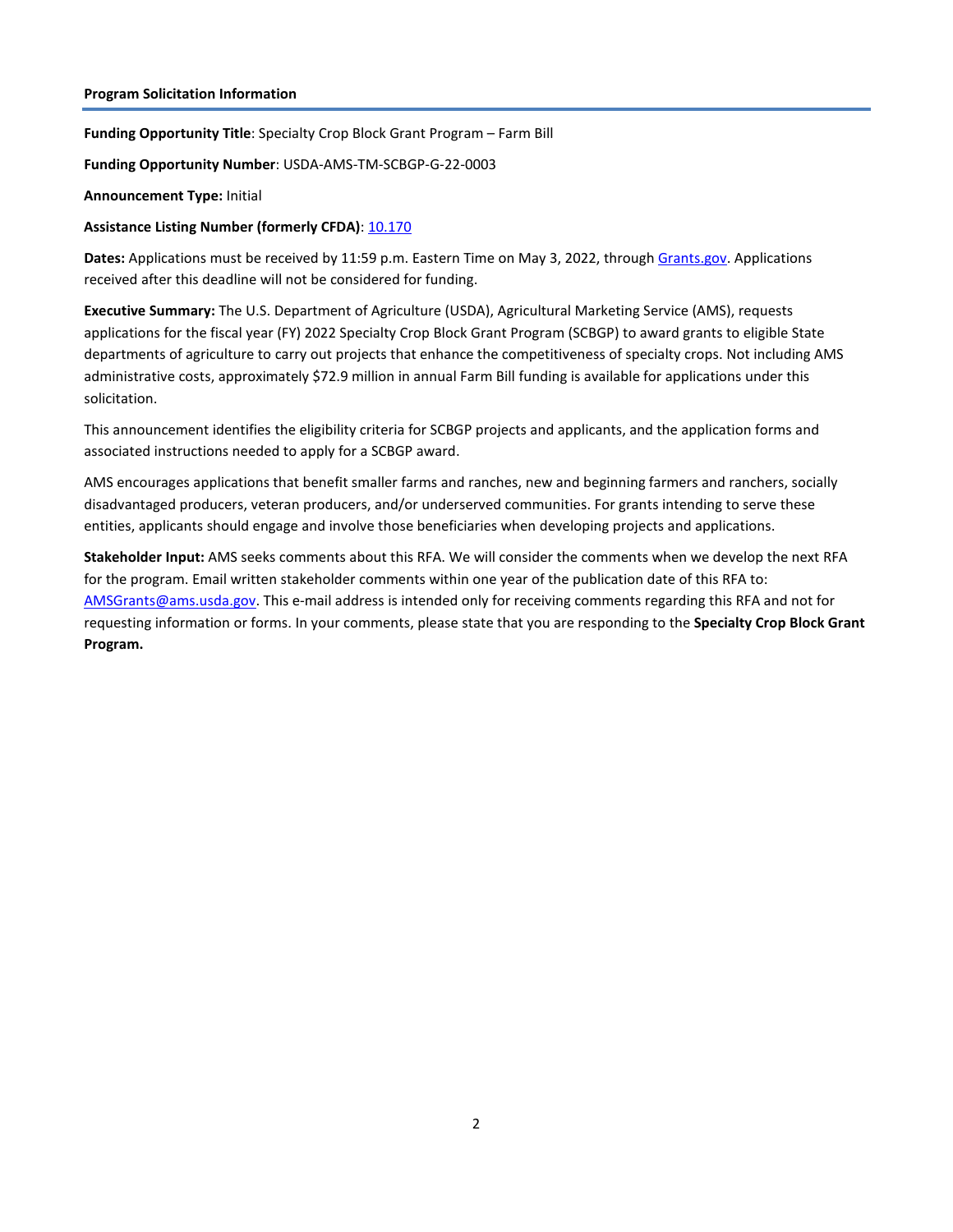#### **2022 Highlights and Changes**

Below are highlights of major changes to the program since last year.

- The RFA and **AMS General Terms and Conditions** were updated to reflect changes to the Uniform Guidance (2 CFR Part 200).
- Th[e AMS General Terms and Conditions](https://www.ams.usda.gov/sites/default/files/media/FY2021_GD_TermsandConditions.pdf) have been updated to reflect changes to the AMS grants management and payment management systems.
- The SCBGP Rule [\(7 CFR Part](https://www.ecfr.gov/on/2017-01-03/title-7/subtitle-B/chapter-XI/part-1291) 1291) was removed from *section [1.1 Legislative Authority](#page-4-0)* in alignment with its removal from the Code of Federal Regulations (See [86 FR 39941\)](https://www.federalregister.gov/documents/2021/07/26/2021-15780/administering-the-specialty-crop-block-grant-program).
- The 2022 SCBGP application packet provides for the implementation of updated progra[m performance measures](#page-10-0) (outcomes and indicators) as described in the expected measurable outcomes section o[f state plan narrative](#page-12-0) [project profile template.](https://www.ams.usda.gov/sites/default/files/media/Application_ProjectProfile_Template.docx)
- Th[e content and form of application submission](#page-11-0) section has been updated to add:
	- o The SF-424A budget document as part of the application.
	- o The submission of an overall project abstract through Grants.gov.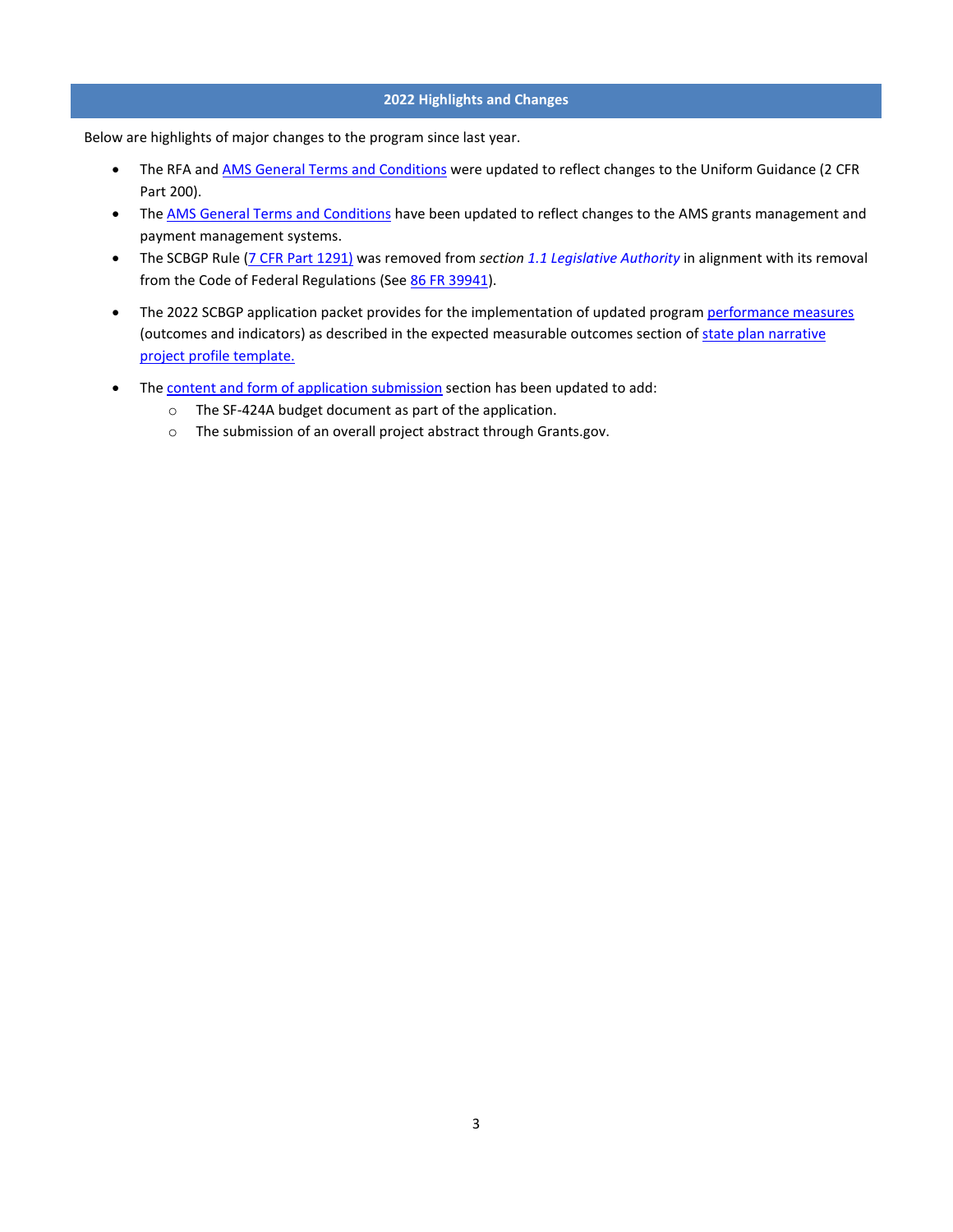## <span id="page-3-0"></span>TABLE OF CONTENTS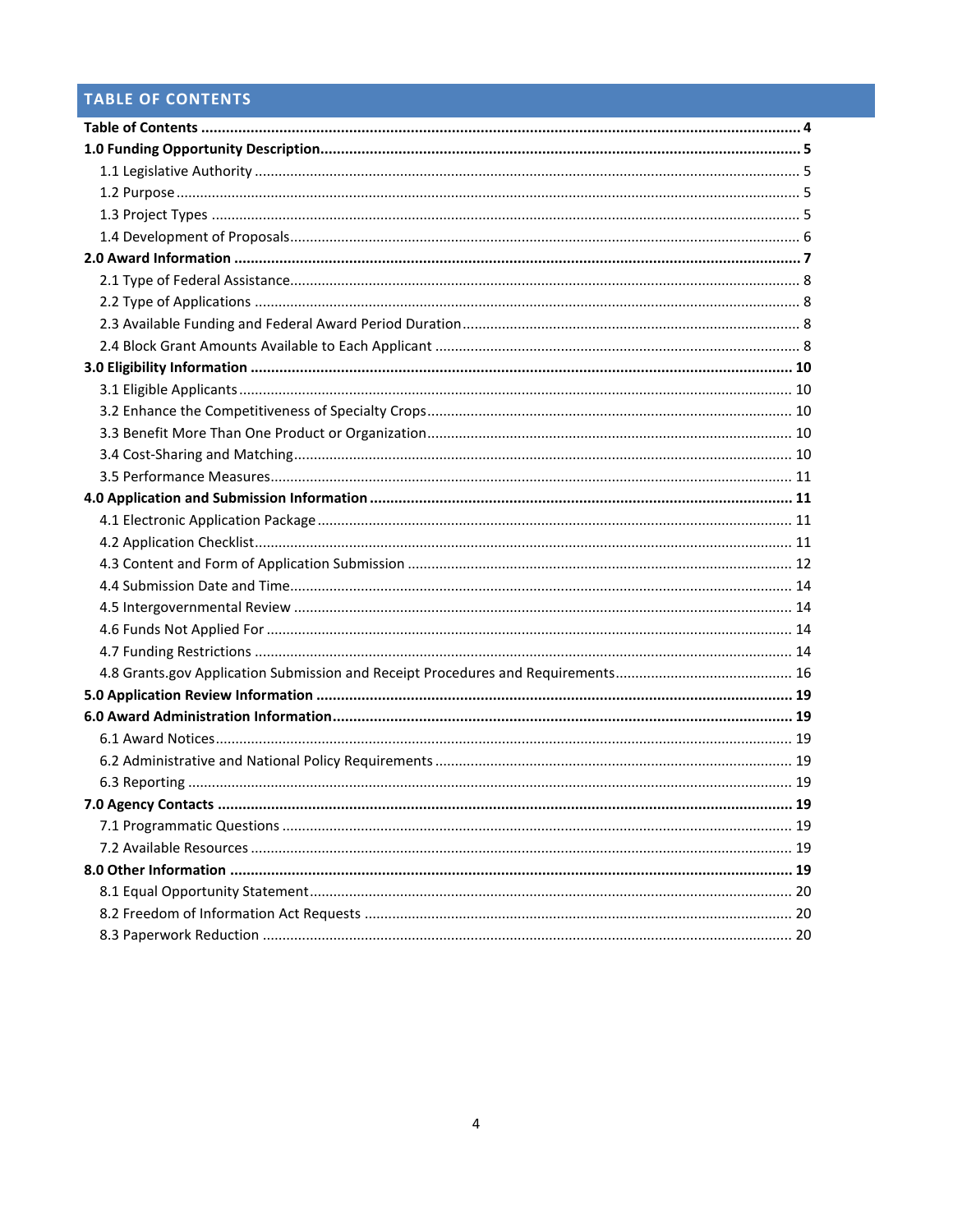## <span id="page-4-1"></span>**1.0 FUNDING OPPORTUNITY DESCRIPTION**

## <span id="page-4-0"></span>1.1 LEGISLATIVE AUTHORITY

Legislative authority is provided under section 101 of the Specialty Crops Competitiveness Act of 2004 (7 U.S.C. § 1621 [note\)](http://uscode.house.gov/view.xhtml?req=(title:7%20section:1621%20edition:prelim)%20OR%20(granuleid:USC-prelim-title7-section1621)&f=treesort&edition=prelim&num=0&jumpTo=true), as amended by section 10107 of the Agriculture Improvement Act of 2018 (Pub. L. No. 115—334) (Farm Bill).

#### <span id="page-4-2"></span>1.2 PURPOSE

The SCBGP assists State departments of agriculture in the 50 States, American Samoa, the Commonwealth of the Northern Mariana Islands, the Commonwealth of Puerto Rico, the District of Columbia, Guam, and the U.S. Virgin Islands to enhance the competitiveness of specialty crops by—

- (1) leveraging efforts to market and promote specialty crops;
- (2) assisting producers with research and development relevant to specialty crops;
- (3) expanding availability and access to specialty crops; and
- (4) addressing local, regional, and national challenges confronting specialty crop producers.

Specialty crops are fruits and vegetables, dried fruit, tree nuts, horticulture, and nursery crops (including floriculture). A State department of agriculture is the agency, commission, or department of a State government responsible for agriculture within the State.

## <span id="page-4-3"></span>1.3 PROJECT TYPES

States are encouraged to develop projects pertaining to the following issues affecting the specialty crop industry:

- Enhancing food safety;
- Improving the capacity of all entities in the specialty crop distribution chain to comply with the requirements of the Food Safety Modernization Act (21 U.S.C. [Chapter 27\)](http://uscode.house.gov/view.xhtml?path=/prelim@title21/chapter27&edition=prelim), for example, developing "Good Agricultural Practices," "Good Handling Practices," "Good Manufacturing Practices," and in cost-share arrangements for funding audits of such systems (including USDA GroupGAP) for small farmers, packers and processors;
- Investing in specialty crop research, including research to focus on conservation and environmental outcomes;
- Developing new and improved seed varieties and specialty crops;
- Pest and disease control;
- Increasing child and adult nutrition knowledge and consumption of specialty crops;
- Improving efficiency and reducing costs of distribution systems; and
- Sustainability.

USDA promotes climate-resilient landscapes and rural economic systems, including tools to support agriculture, forests, grazing lands, and rural communities. AMS encourages applicants to consider including goals and activities related to reducing and stabilizing the levels of heat-trapping greenhouse gases in the atmosphere or adapting to the already occurring climate change in their project's design and implementation.

## 1.3.1 PROJECTS MORE RELEVANT FOR OTHER FEDERAL GRANT PROGRAMS

Entities that engage in projects that support the increased consumption of fruits and vegetables in the Supplemental Nutrition Assistance Program (SNAP) by providing incentives at the point of purchase and/or include technologies for benefit redemption systems should consider submitting those projects to the [Gus Schumacher Nutrition Incentive Program.](https://nifa.usda.gov/funding-opportunity/food-insecurity-nutrition-incentive-fini-grant-program)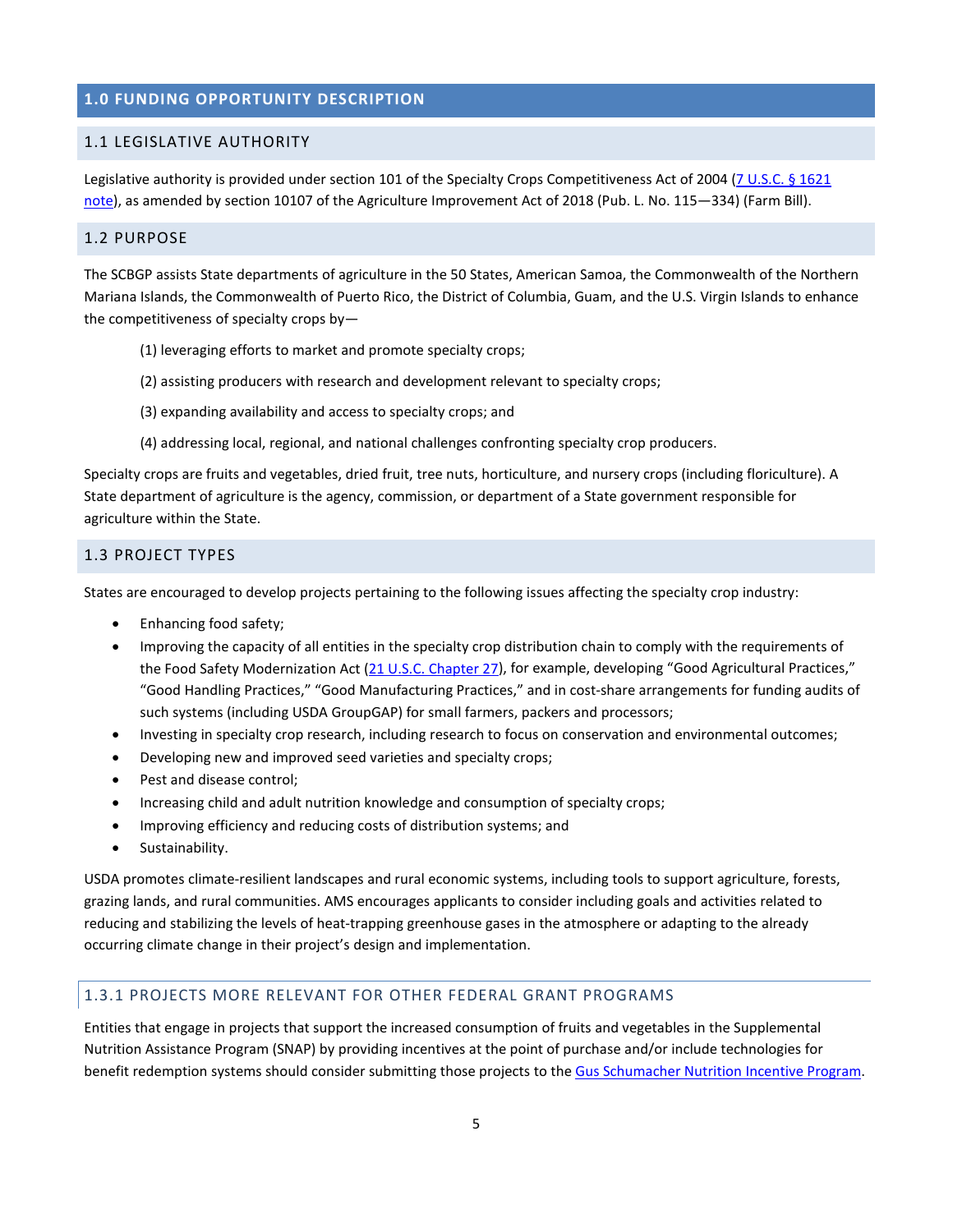Entities that engage in projects that support domestic farmers' markets, roadside stands, community-supported agriculture programs, agritourism activities, other direct producer-to-consumer market opportunities, and local and regional food business enterprises that process, distribute, aggregate, or store locally or regionally produced food products should consider submitting those projects to th[e Farmers Market Promotion Program](http://www.ams.usda.gov/services/grants/fmpp) an[d Local Food Promotion Program.](http://www.ams.usda.gov/services/grants/lfpp)

Entities that engage in projects that support biobased products and bioenergy and energy programs, including biofuels and other alternative uses for agricultural and forestry commodities (development of biobased products), should see the USDA energy website at<http://www.usda.gov/energy/matrix/home> for information on how to submit those projects for consideration to the energy programs supported by USDA.

## <span id="page-5-0"></span>1.4 DEVELOPMENT OF PROPOSALS

## 1.4.1 STATE DEPARTMENT OF AGRICULTURE RESPONSIBILITIES

State departments of agriculture are responsible for developing proposals and overseeing funded projects. This includes ensuring that subrecipients maintain appropriate records and follow all applicable Federal statutes and regulations as well as the Grant Agreement an[d AMS General Terms and Conditions.](https://www.ams.usda.gov/sites/default/files/media/FY2021_GD_TermsandConditions.pdf)

State departments of agriculture must ensure that proposals are appropriate for the SCBGP by reviewing section *[1.2](#page-4-2)  [Purpose](#page-4-2)*. Contact a specialist listed in section *[7.0 Agency Contacts](#page-18-5)* if there is any question about whether or not a project qualifies for SCBGP.

## 1.4.2 OUTREACH TO IDENTIFY FUNDING PRIORITIES

State departments of agriculture are encouraged to perform outreach to interested parties, including socially disadvantaged farmers and ranchers, new and beginning farmers or ranchers, veteran producers, and underserved communities, prior to the development and release of the State's request for proposals or applications, through a transparent process of receiving and considering public comment to identify State SCBGP funding priorities. The State department of agriculture should conduct this outreach to ensure that the grant applications it submits to the SCBGP have been developed with proven and justified public support.

**Beginning Farmer or Rancher** is an individual or entity that has not operated a farm or ranch for more than 10 years and substantially participates in the operation.

**Socially Disadvantaged Farmer or Rancher** is a farmer or rancher who is a member of a Socially Disadvantaged Group. A Socially Disadvantaged Group is a group whose members have been subject to discrimination on the basis of race, color, national origin, age, disability, and, where applicable, sex, marital status, familial status, parental status, religion, sexual orientation, genetic information, political beliefs, reprisal, or because all or a part of an individual's income is derived from any public assistance program.

**Veteran Farmer or Rancher** is a producer who served in the United States Army, Navy, Marine Corps, Air Force, or Coast Guard, including the reserve component thereof, was released from service under conditions other than dishonorable, and has not operated a farm or ranch or has operated a farm or ranch for no more than 10 years or who first obtained status as a veteran during the most recent 10-year period.

## 1.4.3 COMPETITIVE GRANT APPLICATION REVIEW PROCESS

State departments of agriculture are encouraged to develop their State Plans through a competitive review process to ensure maximum public input and benefit. The competitive review process should follow State policies and procedures and include the use of an independent review panel of experts or qualified individuals, overseen by State officials. This review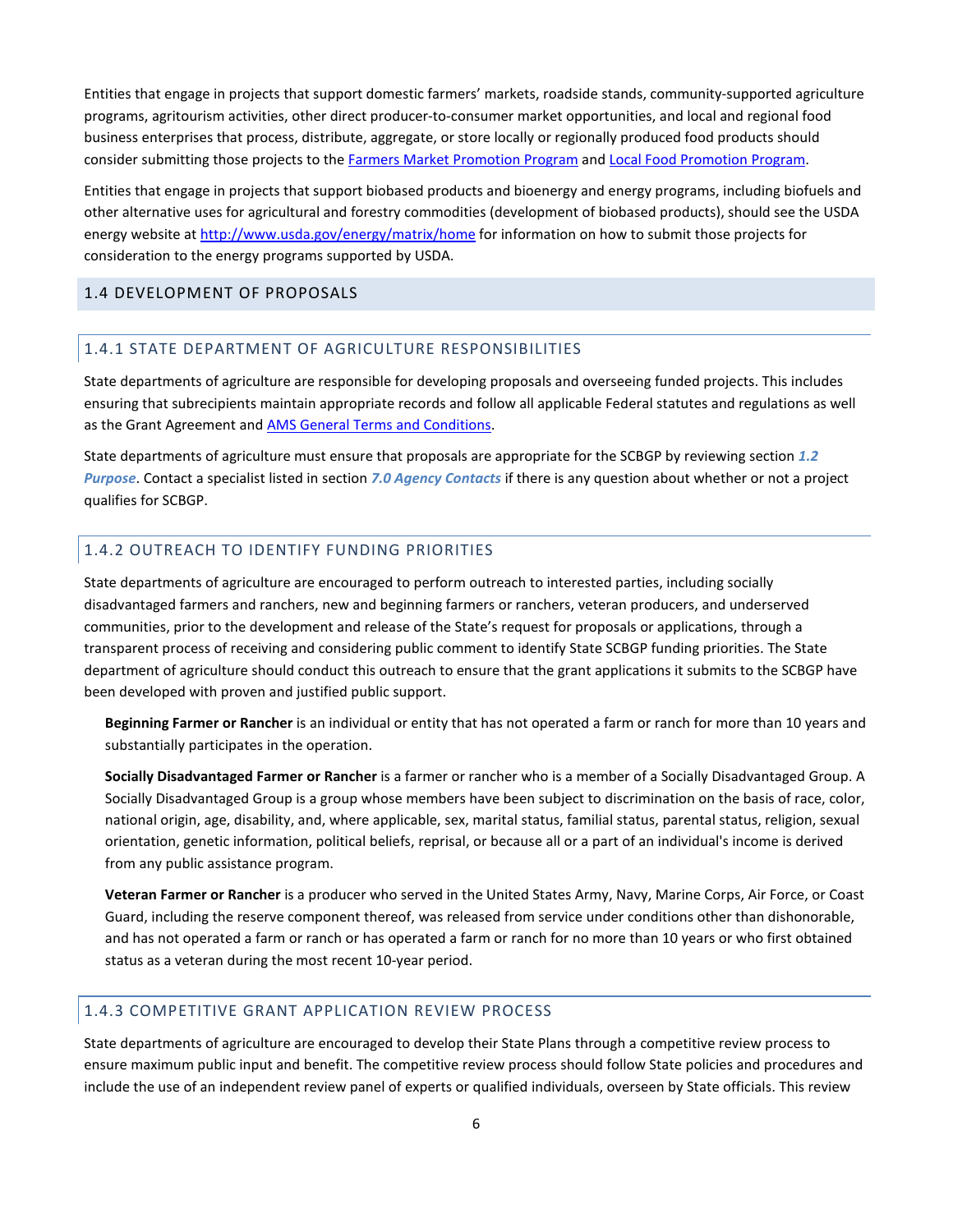should include the factors and reasons for selecting an applicant and any changes in project proposal ranks/scores that may occur during the review process. All documentation affecting the decision to approve, disapprove, defer, or otherwise not fund an application should be maintained in an accessible, centralized program file.

State departments of agriculture must abide by 2 CFR  $\S$  400.2. Review panel members must be free from conflicts of interest and conduct fair and impartial reviews.

In addition, the SCBGP encourages State departments of agriculture to notify successful and unsuccessful sub-applicants about the outcome of the competitive process as it relates to their proposals.

Finally, the SCBGP encourages State departments of agriculture during their competitive review process to examine funding requests carefully for previously funded activities to ensure:

- The projects are likely to become self-sustaining and not indefinitely dependent upon publicly and privately granted funds;
- Funding decisions are based on the sub-applicant's/subrecipient's past performance; and
- Specialty crop stakeholders, other than the sub-applicant, individuals, and organizations involved in the project, support the continuation of the project.

## 1.4.4 DEFINITION OF A PROJECT

A project is a set of interrelated tasks with a cohesive, distinct, specified, and defined goal. It follows a planned, organized approach over a fixed period of time and within specific limitations (cost, performance/quality, etc.). Additionally, it uses resources that are specifically allocated to the work of the project and usually involves a team of people.

Projects are different from other ongoing operations in an organization because, unlike operations, projects have a definitive beginning and end – they have a limited duration. A project has an overarching goal that the applicant wants to accomplish through a series of individual activities or tasks. Examples of projects include:

- Researching new cultivars
- Providing outreach opportunities on specialty crops to youth, families, seniors, and the overall community
- Marketing apples through a targeted promotional campaign

Activities or tasks that could be a part of such projects might include:

- Hiring personnel
- Purchasing special purpose equipment
- Holding an educational workshop
- Planting specialty crops
- Distributing product promotional materials

## 1.4.5 MULTI-STATE PARTNERSHIPS

A multi-state partnership is a project that implements activities with measurable outcomes that benefit two or more U.S. States and/or Territories. Multi-state partnerships are encouraged and should provide solutions to problems that cross state boundaries including, but not limited to, food safety, plant pests and disease, research, crop-specific projects addressing common issues, and marketing and promotion. State departments of agriculture with multi-state partnership projects can also consider submitting those projects to the **Specialty Crop Multi-State Program (SCMP)**.

## <span id="page-6-0"></span>**2.0 AWARD INFORMATION**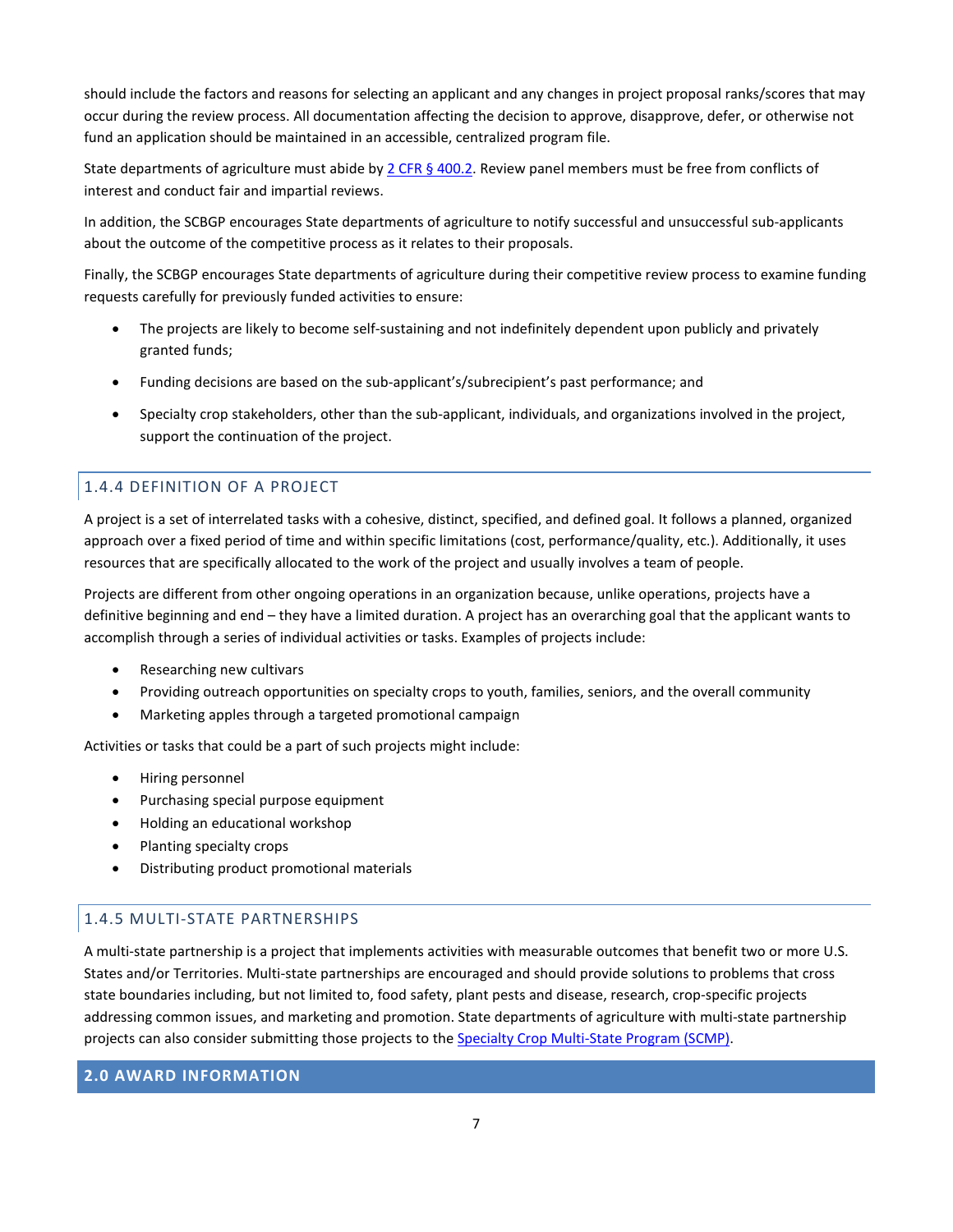## <span id="page-7-0"></span>2.1 TYPE OF FEDERAL ASSISTANCE

AMS will use a Grant Agreement to provide support to successful applicants.

## <span id="page-7-1"></span>2.2 TYPE OF APPLICATIONS

**New application**. AMS will review all new applications for conformity with the criteria in section *[5.0 Application Review](#page-18-0)  [Information](#page-18-0)* and may require the applicant to provide additional information or clarification by a specified date.

## <span id="page-7-2"></span>2.3 AVAILABLE FUNDING AND FEDERAL AWARD PERIOD DURATION

|                                            | <b>Available Funding</b> | <b>Award Period</b> | <b>Start Date</b>  | <b>End Date</b>    |
|--------------------------------------------|--------------------------|---------------------|--------------------|--------------------|
| <b>Farm Bill Funds</b><br>(annual funding) | $$72.9$ million*         | 3 years             | September 30, 2022 | September 29, 2025 |

\*Amounts do not include AMS administrative costs. Enactment of additional continuing resolutions or an appropriations act may affect the availability or level of funding for this program.

The applicant must indicate the start and end dates on the SF-424, "Application for Federal Assistance" in block 17. AMS encourages State departments of agriculture to allow ample time for completion of all projects.

## <span id="page-7-3"></span>2.4 BLOCK GRANT AMOUNTS AVAILABLE TO EACH APPLICANT

Subject to the amount of available funding as set forth above in section *[2.3 Available Funding](#page-7-2) and Federal Award Period Duration*, each eligible State department of agriculture applicant that submits an application that the AMS reviews and accepts is eligible to receive the available grant allocation as indicated below. Each State department of agriculture is eligible to receive an estimated base grant of approximately \$243,001.17 (Farm Bill) and an amount based on the average of the most recent available value of specialty crop cash receipts in the State (2020 calendar year estimates) and the acreage of specialty crop production in the State (2017 Census of Agriculture). The data source for specialty crop cash receipts and acreage is the U.S. Department of Agriculture, Economic Research Service and National Agricultural Statistics Service.

| <b>State Department of Agriculture</b> | <b>Available Grant Allocation</b> |
|----------------------------------------|-----------------------------------|
| Alabama                                | \$533,478.68                      |
| Alaska                                 | \$255,714.20                      |
| American Samoa                         | \$268,511.95                      |
| Arizona                                | \$1,308,495.84                    |
| Arkansas                               | \$357,382.55                      |
| California                             | \$23,268,871.01                   |
| Colorado                               | \$821,503.70                      |
| Connecticut                            | \$436,271.02                      |
| Delaware                               | \$348,189.32                      |
| District of Columbia                   | \$243,001.17                      |
| Florida                                | \$3,988,478.79                    |
| Georgia                                | \$1,431,428.27                    |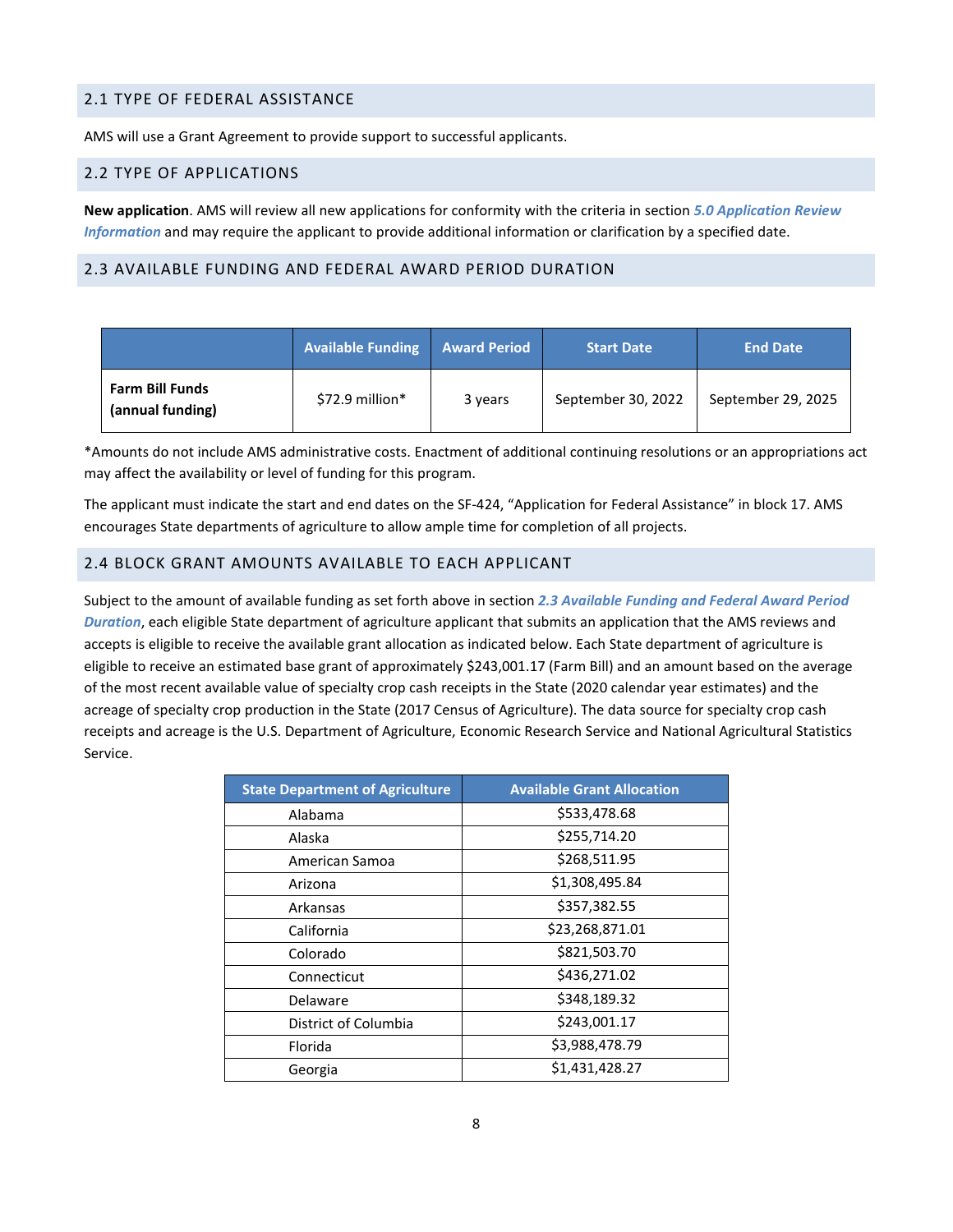| <b>State Department of Agriculture</b> | <b>Available Grant Allocation</b> |
|----------------------------------------|-----------------------------------|
| Guam                                   | \$245,540.24                      |
| Hawaii                                 | \$467,631.97                      |
| Idaho                                  | \$2,049,688.65                    |
| Illinois                               | \$586,591.08                      |
| Indiana                                | \$486,095.35                      |
| lowa                                   | \$334,762.56                      |
| Kansas                                 | \$336,376.57                      |
| Kentucky                               | \$333,107.97                      |
| Louisiana                              | \$394,292.85                      |
| Maine                                  | \$611,339.80                      |
| Maryland                               | \$479,561.03                      |
| Massachusetts                          | \$464,212.47                      |
| Michigan                               | \$2,153,501.01                    |
| Minnesota                              | \$1,362,387.27                    |
| Mississippi                            | \$435,390.49                      |
| Missouri                               | \$418,901.73                      |
| Montana                                | \$3,069,998.93                    |
| Nebraska                               | \$828,701.85                      |
| Nevada                                 | \$272,903.53                      |
| New Hampshire                          | \$296,681.23                      |
| New Jersey                             | \$871,155.53                      |
| <b>New Mexico</b>                      | \$563,843.46                      |
| New York                               | \$1,304,651.86                    |
| North Carolina                         | \$1,350,659.05                    |
| North Dakota                           | \$3,294,204.94                    |
| Northern Mariana Islands               | \$244,538.06                      |
| Ohio                                   | \$652,140.38                      |
| Oklahoma                               | \$574,883.73                      |
| Oregon                                 | \$2,088,870.86                    |
| Pennsylvania                           | \$1,093,285.62                    |
| Puerto Rico                            | \$481,842.40                      |
| Rhode Island                           | \$270,232.13                      |
| South Carolina                         | \$590,399.96                      |
| South Dakota                           | \$391,432.78                      |
| Tennessee                              | \$544,625.53                      |
| Texas                                  | \$1,489,525.02                    |
| U.S. Virgin Islands                    | \$244,595.30                      |
| Utah                                   | \$367,273.00                      |
| Vermont                                | \$317,682.95                      |
| Virginia                               | \$613,010.49                      |
| Washington                             | \$4,709,124.42                    |
| West Virginia                          | \$304,627.44                      |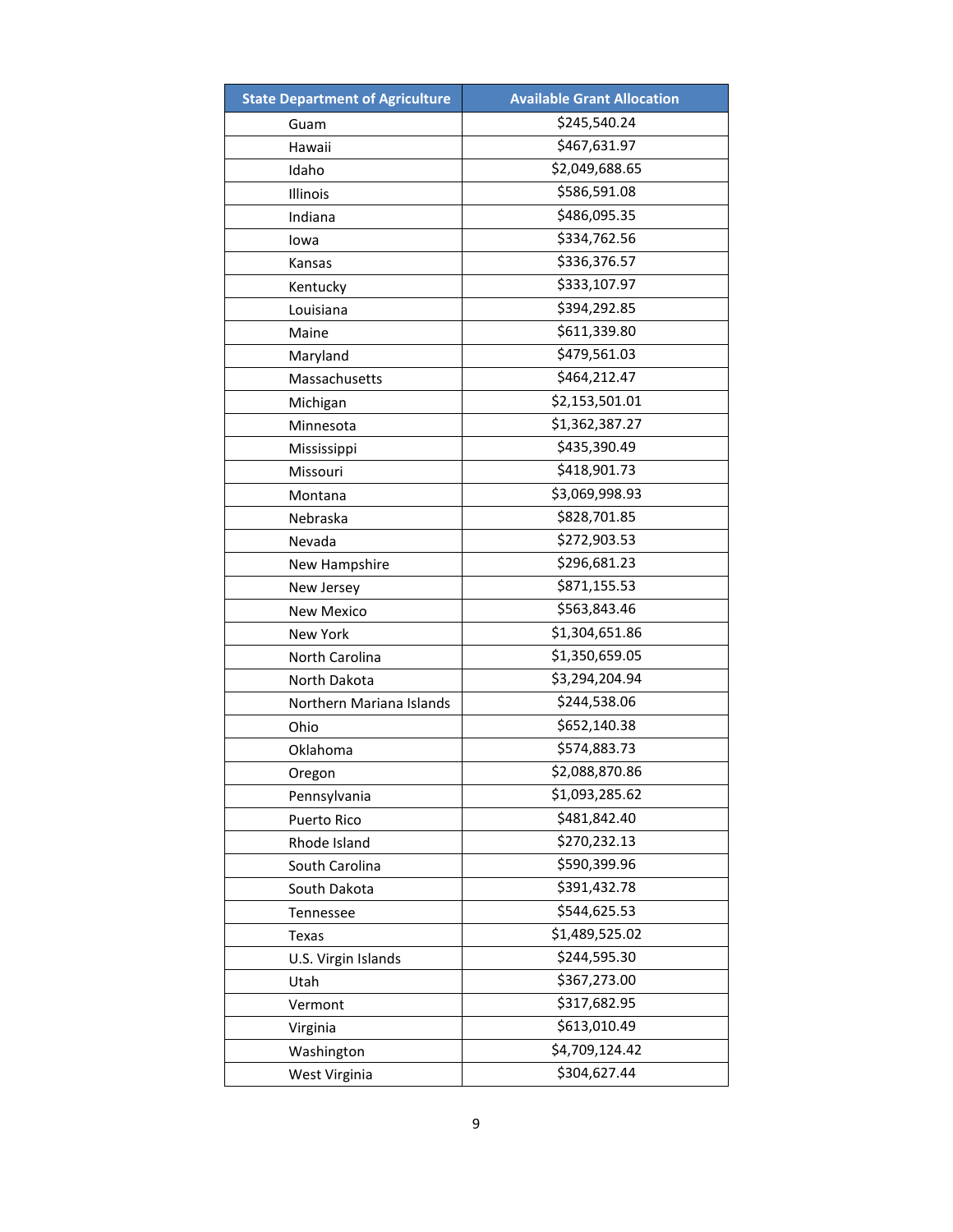| <b>State Department of Agriculture</b> | <b>Available Grant Allocation</b> |
|----------------------------------------|-----------------------------------|
| Wisconsin                              | \$1,311,720.57                    |
| Wyoming                                | \$339,703.23                      |

## <span id="page-9-0"></span>**3.0 ELIGIBILITY INFORMATION**

## <span id="page-9-1"></span>3.1 ELIGIBLE APPLICANTS

Eligible applicants are State departments of agriculture in the 50 States, American Samoa, the Commonwealth of the Northern Mariana Islands, the Commonwealth of Puerto Rico, the District of Columbia, Guam, and the United States Virgin Islands. A State department of agriculture is the agency, commission, or department of a State government responsible for agriculture within the State.

AMS expects that State departments of agriculture will consult with specialty crop growers, processors, and/or distributors before developing SCBGP project applications to ensure maximum public input and benefit. These stakeholders should play an important role in development of project goals and objectives, in implementing the project plan, and in evaluating and disseminating project results and outcomes.

## <span id="page-9-2"></span>3.2 ENHANCE THE COMPETITIVENESS OF SPECIALTY CROPS

Projects must enhance the competitiveness of U.S. or U.S. territory-grown specialty crops in either domestic or foreign markets. See th[e SCBGP website](http://www.ams.usda.gov/services/grants/scbgp/specialty-crop) for a definition of specialty crops and processed products, including a list of eligible specialty crops and ineligible commodities.

## <span id="page-9-3"></span>3.3 BENEFIT MORE THAN ONE PRODUCT OR ORGANIZATION

Applications for grant funds should describe how the project potentially affects and produces measurable outcomes for the specialty crop industry and/or the public rather than a single organization, institution, or individual.

AMS will not award grant funds for projects whose products or services promote or provide profit that solely benefits a single organization, institution, or individual. In addition, recipients and subrecipients cannot use grant funds to compete unfairly with companies that provide equivalent products or services. Single organizations, institutions, and individuals are encouraged to participate as project partners.

#### **Examples of Acceptable Projects:**

- A non-profit organization requests funds to demonstrate the viability of organic small fruit production and partners with Cooperative Extension to publicize the working model of diversification to other regional growers.
- A single farmer implements food safety practices or models on his/her property to meet food safety requirements and conducts a field day and training services to encourage other small family farmers to adopt the methods.

#### **Examples of Unacceptable Projects:**

- A company requests grant funds to purchase starter plants or equipment used to plant, cultivate, and grow a specialty crop to make a profit or to expand production of a single business or organization.
- A single specialty crop organization requests grant funds to market its organization so that it can increase its membership.

## <span id="page-9-4"></span>3.4 COST-SHARING AND MATCHING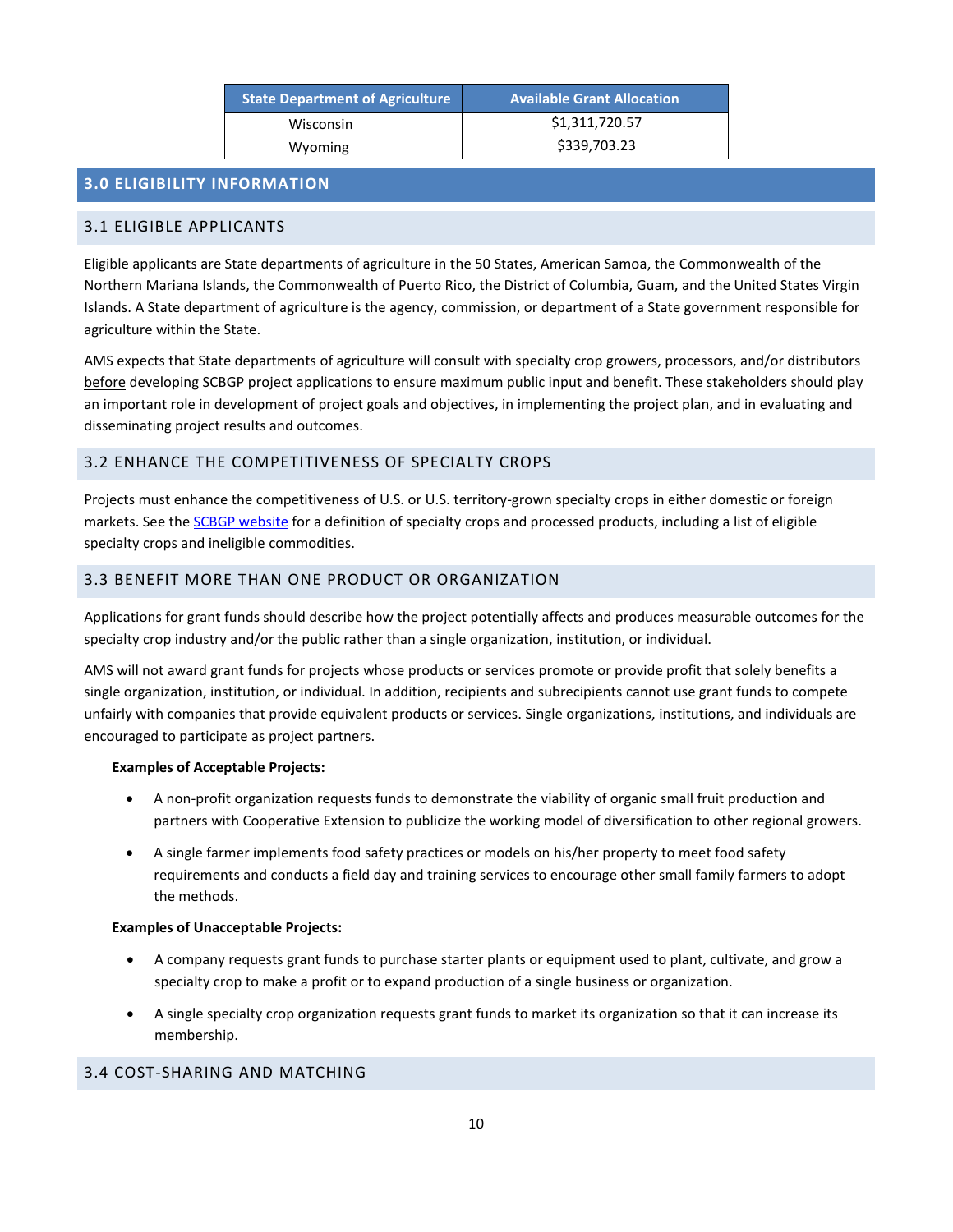This funding opportunity does not have a Federal cost-sharing or matching requirement. Applicants should not include this topic in the submitted application nor subsequent performance or financial reports.

## <span id="page-10-0"></span>3.5 PERFORMANCE MEASURES

AMS is required to report on the outcomes of the SCBGP on a national scale to demonstrate the performance of this program. In 2021 AMS, in conjunction with the State departments of agriculture, completed a year-long evaluation to assess its current performance measures. As a result of this assessment, the performance measures for FY22 forward have been updated to focus on:

- Providing short- and long-term impact indicators.
- More accurately reflecting grant recipients' accomplishments.
- Reducing burden on grant applicants and recipients.
- Improving AMS' ability to report on the impact of its grant programs.
- <span id="page-10-4"></span>• Standardizing measures across programs where appropriate.

Additional information regarding the update to the performance measures can be found on th[e AMS Grant Performance](https://www.ams.usda.gov/services/grants/performance-measures)  [Measures](https://www.ams.usda.gov/services/grants/performance-measures) website. By collecting, aggregating, and reporting performance data across all States and Territories, AMS can share the impact of the SCBGP with all stakeholders, including OMB, U.S. Congress, the agricultural community, and the public.

Each project submitted in the State Plan **must** include at least one of the seven outcomes listed in the [SCBGP Performance](https://www.ams.usda.gov/sites/default/files/media/SCBGPPerformanceMeasures.pdf)  [Measures](https://www.ams.usda.gov/sites/default/files/media/SCBGPPerformanceMeasures.pdf) and at least one of the indicators listed in the selected outcome(s). The progress of the one or more outcomes and indicators selected will need to be reported in the Annual Performance Report, and the results will be reported in the Final Performance Report. Please refer to th[e SCBGP Performance](https://www.ams.usda.gov/sites/default/files/media/SCBGPPerformanceMeasures.pdf) Measures for more information. The project narrative templates covered in section *[4.3.34 State Plan Narrative](#page-12-0)* have been updated to reflect the new performance measures.

## <span id="page-10-1"></span>**4.0 APPLICATION AND SUBMISSION INFORMATION**

## <span id="page-10-2"></span>4.1 ELECTRONIC APPLICATION PACKAGE

Only electronic applications may be submitted via Grants.gov in response to this RFA. AMS strongly encourages applicants to submit early to the Grants.gov system. For an overview of the Grants.gov application process, see Grants.gov's Apply for [Grants](http://www.grants.gov/web/grants/applicants/apply-for-grants.html) webpage. This RFA contains the information needed to obtain and complete required application forms and AMSspecific attachments. More information about applying through Grants.gov can be found in section *[4.8.1 How to Register](#page-15-1)  [to Apply Through Grants.gov](#page-15-1)*.

Applicants can find the opportunity under either the Assistance Listing number "10.170" or the SCBGP Funding Opportunity Number "USDA-AMS-TM-SCBGP-G-22-0003."

## <span id="page-10-3"></span>4.2 APPLICATION CHECKLIST

## 4.2.1 FARM BILL FUNDED APPLICATIONS

The application must include the following:

- $\Box$  Standard Form (SF) 424 Application for Federal Assistance
- $\Box$  Standard Form (SF) 424A Budget Information for Non-Construction Programs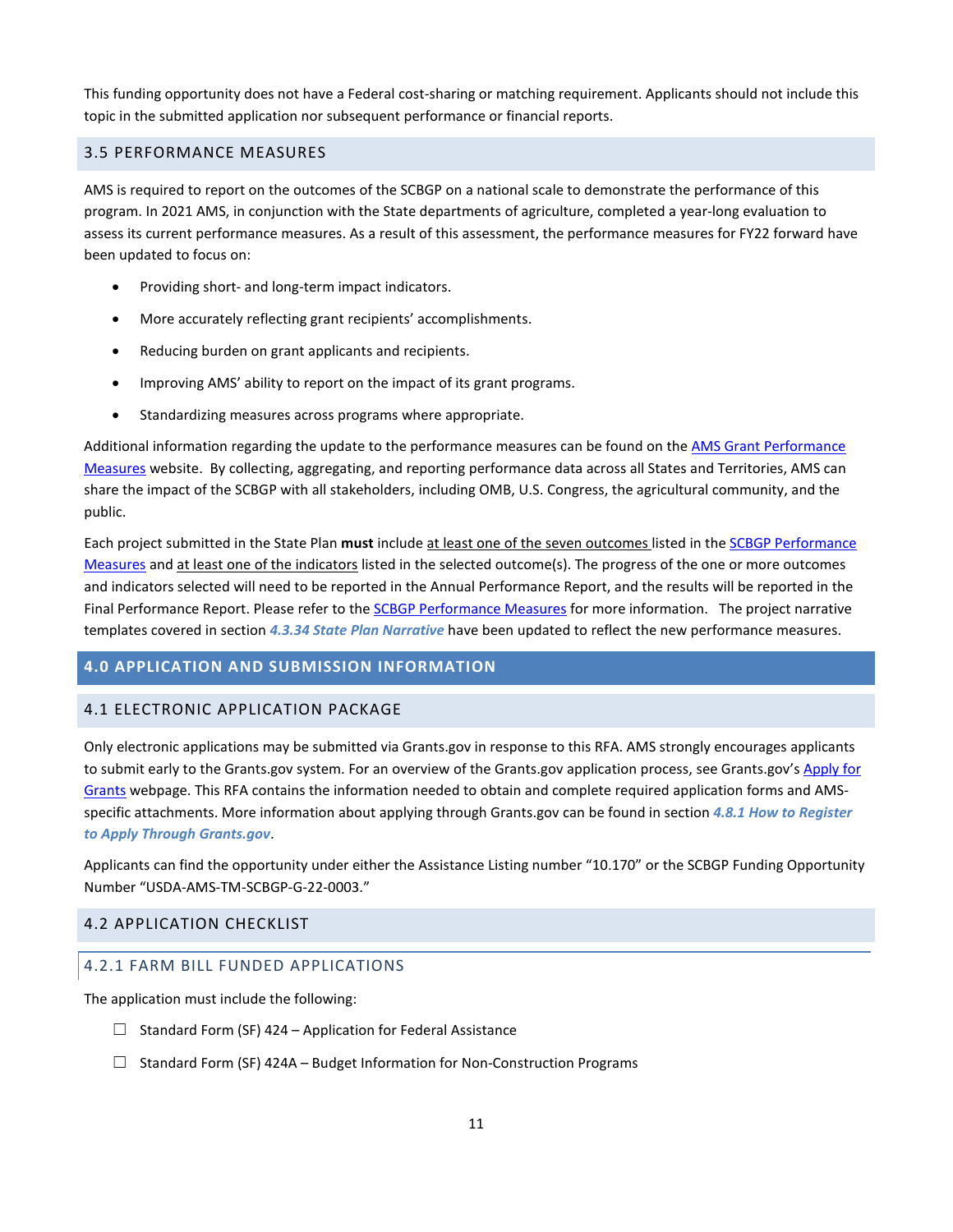- ☐ Project Abstract
- □ Grant Administrative Template
- $\Box$  Project Profile Template(s)

## <span id="page-11-0"></span>4.3 CONTENT AND FORM OF APPLICATION SUBMISSION

## 4.3.1 SF-424 APPLICATION FOR FEDERAL ASSISTANCE

**Required:** The SF-424 is available via the opportunity at Grants.gov. Most information blocks on the required form are either self-explanatory or adequately explained in the instructions. However, you must use the following supplemental instructions associated with specific blocks on the SF-424.

| <b>Block</b>                                                                        | <b>Instruction</b>                                               |
|-------------------------------------------------------------------------------------|------------------------------------------------------------------|
| #1 Type of Submission                                                               | Check Application.                                               |
| #2 Type of Application                                                              | Check New.                                                       |
| #4 and #5                                                                           | Not applicable.                                                  |
| # 8c Organizational Data Universal                                                  | Applicant DUNS#/UEI for the Organization submitting the          |
| Numbering System (DUNS or Unique Entity                                             | application. See D&B Request a DUNS Number.                      |
| Identifier (UEI)                                                                    |                                                                  |
|                                                                                     | Note: On April 4, 2022, the Federal government will stop using   |
|                                                                                     | DUNS and start using a Unique Entity Identifier created in       |
|                                                                                     | SAM.gov. For more information, please visit gsa.gov/entityid.    |
| #8d Address                                                                         | Enter the State department of agriculture street address as it   |
|                                                                                     | appears in SAM.gov. P.O. Boxes will not be accepted. Enter a 9-  |
|                                                                                     | digit zip code.                                                  |
| #10 Name of Federal Agency                                                          | AMS, USDA                                                        |
| #11 Catalog of Federal Domestic Assistance                                          | Enter 10.170 - Specialty Crop Block Grant Program - Farm Bill.   |
| Number (Assistance Listing Number)                                                  |                                                                  |
| #12 Funding Opportunity Number                                                      | Enter USDA-AMS-TM-SCBGP-G-22-0003.                               |
| #13 Competition Identification Number                                               | Not applicable.                                                  |
| #14 Areas Affected by Project                                                       | Enter cities, counties, States affected by project.              |
| #15 Descriptive Title of Applicant's Project                                        | A detailed description of each project is not necessary.         |
| #16a Congressional Districts for Applicant                                          | Enter the Congressional district where your main office is       |
|                                                                                     | located.                                                         |
| #16b Congressional Districts for                                                    | Enter the Congressional district where your project will be      |
| Program/Project                                                                     | performed. Write "All" if the projects will be performed in more |
|                                                                                     | than one location.                                               |
| #17 Proposed Project Start Date and End                                             | The performance period may not be more than 3 years long. The    |
| Date                                                                                | grant must start date no later than September 30, 2022 and end   |
|                                                                                     | no later than September 29, 2025.                                |
| #18 Estimated Funding                                                               | Federal = Total SCBGP funds requested.                           |
| #19 Is Applicant Subject to Review by State<br>Under Executive Order 12372 Process? | See section 4.5 Intergovernmental Review.                        |
|                                                                                     |                                                                  |

## 4.3.2 SF-424A BUDGET INFORMATION FOR NON-CONSTRUCTION PROGRAMS

**Required:** The SF-424A is available via the opportunity at Grants.gov. Most information blocks on the required form are either self-explanatory or adequately explained in the instructions. However, you must use the following supplemental instructions associated with specific blocks on the SF-424A. **Do not use instructions found on Grants.gov or elsewhere on the internet for the boxes below.**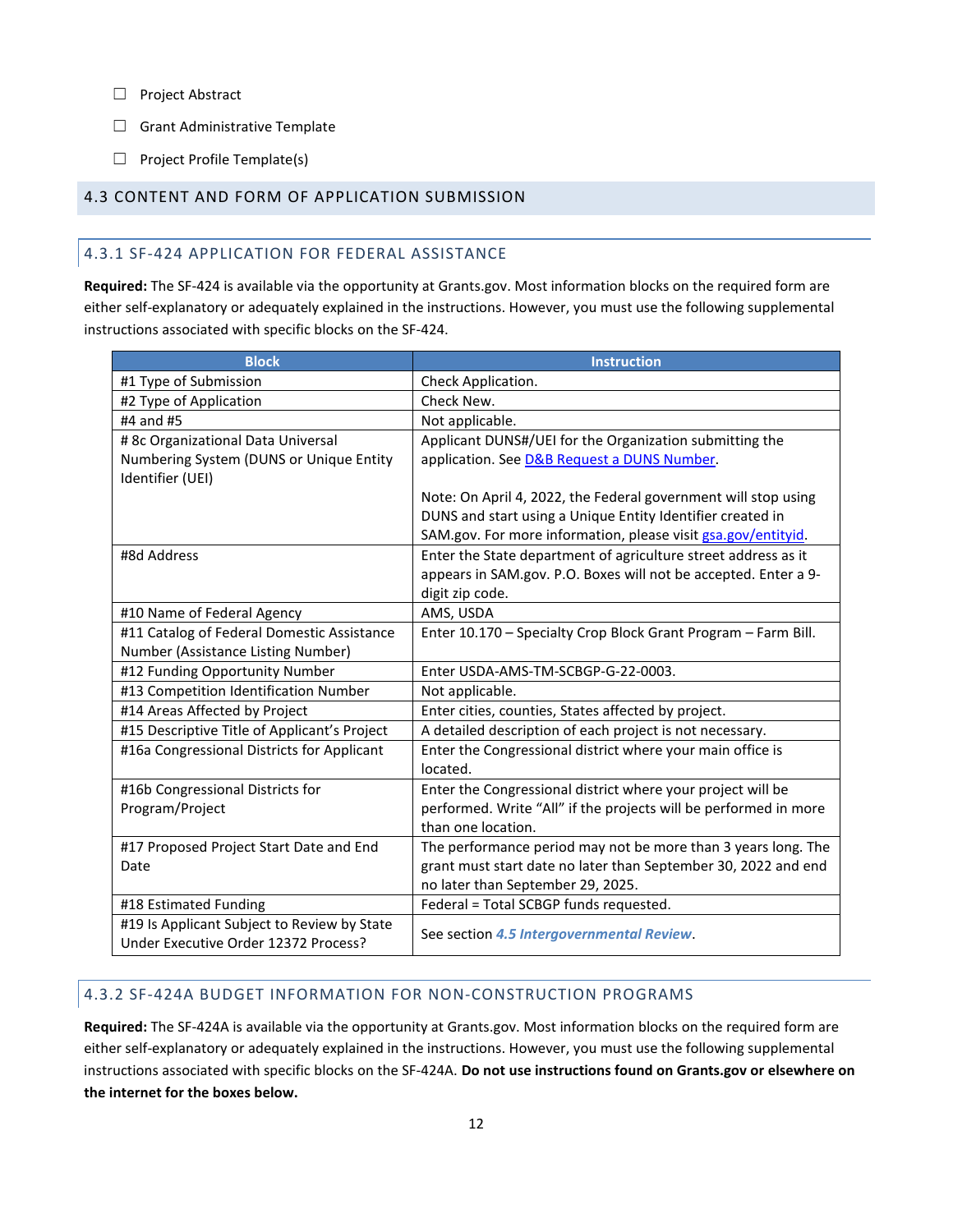On SF-424A, please complete **only** Sections A and B. Do **not** complete Sections C - F.

| <b>SECTION A - BUDGET SUMMARY</b>                    | <b>Instruction</b>                                                                                                                                                                                                                                                                                                                                                                                                                                                                         |
|------------------------------------------------------|--------------------------------------------------------------------------------------------------------------------------------------------------------------------------------------------------------------------------------------------------------------------------------------------------------------------------------------------------------------------------------------------------------------------------------------------------------------------------------------------|
| Grant Program Function or Activity (a)               | Insert each of the applicable expense types in the boxes for this<br>section: 1) Project totals. This will be the total for all proposed<br>projects from the <b>State Plan Budget Summary.</b> 2) Grant<br>Administration. This will be the Grant Administration total (from<br>the <b>State Plan</b> Budget Summary                                                                                                                                                                      |
| Catalog of Federal Domestic Assistance<br>Number (b) | Enter the Catalog of Federal Domestic Assistance Number<br>(10.170).                                                                                                                                                                                                                                                                                                                                                                                                                       |
| Estimated Unobligated Funds (c) & (d):               | Leave blank.                                                                                                                                                                                                                                                                                                                                                                                                                                                                               |
| New or Revised Budget (e) and (f):                   | Insert the totals for each of the applicable expenses in these<br>sections. Enter the Federal totals under column (e) and enter<br>non-Federal (cost share/match) amounts under column (f).                                                                                                                                                                                                                                                                                                |
| Totals (column (g) and row 5):                       | Calculate the totals of columns (e) and (f) for each expense type.<br>Please note the Grants.gov form will auto calculate this total.                                                                                                                                                                                                                                                                                                                                                      |
| <b>SECTION B - BUDGET CATEGORIES</b>                 | <b>Instruction</b>                                                                                                                                                                                                                                                                                                                                                                                                                                                                         |
| <b>Object Class Categories</b>                       | Enter the same expense types in the column headings for<br>Section 6. Please note the Grants.gov form will auto fill these<br>headers. For 1) Project totals, enter the total for all proposed<br>projects under "contractual". For 2) Grant Administration, enter<br>the total expenses for each class category (e.g., Personnel,<br>Fringe Benefits, Travel, etc.) and sum the amounts in column 5<br>and row K. Note that totals will also auto fill when using the<br>Grants.gov form. |

Please note that the State department of agriculture will fill out this form at the state level, to describe the budget for its overall request. All projects, which are considered subawards, should be combined under the Contractual cost category for the State department of agriculture's request.

## 4.3.3 PROJECT ABSTRACT

**Required**. The Project Abstract will be used as the award description for the overarching Federal award. This is separate from the individual subaward summaries in th[e Project Profile Template.](https://www.ams.usda.gov/sites/default/files/media/Application_ProjectProfile_Template.docx) An example state level project abstract is as follows:

*The [Insert State Name] Department of Agriculture will enhance the competitiveness of specialty crops through leveraging efforts to market and promote specialty crops; assisting producers with research and development relevant to specialty crops; expanding availability and access to specialty crops; and addressing local, regional, and national challenges confronting specialty crop producers through a variety of activities/projects with their grant recipients. Beneficiaries include the residents of the State or territory. Performance evidence in the form of measurable outcomes is required.*

## <span id="page-12-0"></span>4.3.4 STATE PLAN NARRATIVE

**Required.** The applicant must submit a State Plan that includes the content required in th[e Grant Administration Template](https://www.ams.usda.gov/sites/default/files/media/Application_SDOA_Template.docx) an[d Project Profile Template.](https://www.ams.usda.gov/sites/default/files/media/Application_ProjectProfile_Template.docx) The Grant Administration Template and Project Abstract will be provided once at the beginning of the State Plan; the applicant will use the Project Profile Template for each project submitted through the State Plan.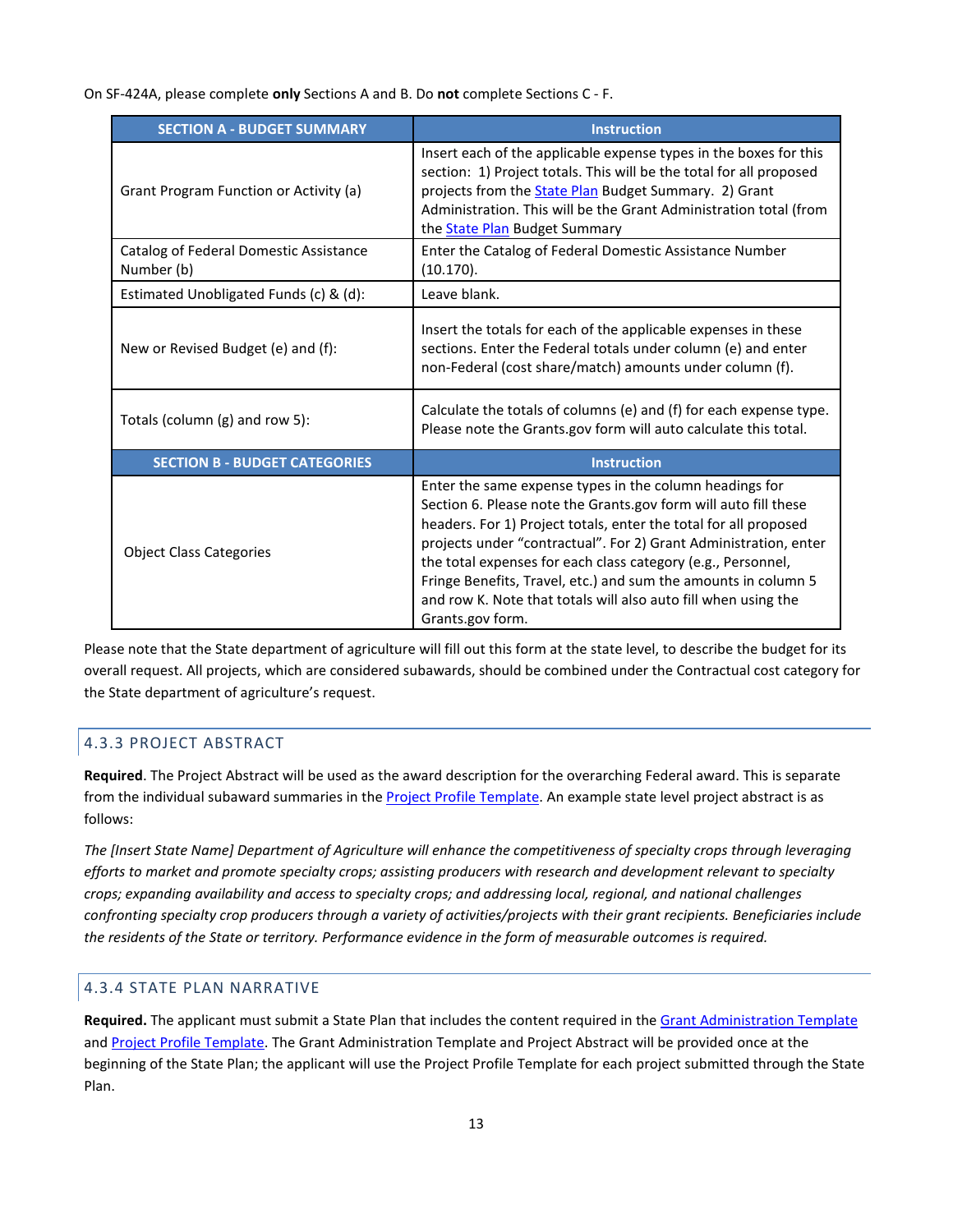For both Project Narrative types, page size must be 8.5 inches by 11 inches. The acceptable font size is 11 or 12 pitch with all margins at 1 inch. Each State Plan should include a series of project profiles that detail the information necessary to fulfill the goals and objectives of the project. For examples of acceptable formats, please see [Grant Administration](https://www.ams.usda.gov/sites/default/files/media/Application_SDOA_Template.docx) Template, [Project Profile](https://www.ams.usda.gov/sites/default/files/media/Application_ProjectProfile_Template.docx) Template, and th[e Sample State Plan.](https://www.ams.usda.gov/sites/default/files/media/SCBGPSampleStatePlan.pdf)

## <span id="page-13-0"></span>4.4 SUBMISSION DATE AND TIME

Applicants must submit applications via [Grants.gov](http://www.grants.gov/) by 11:59 p.m. Eastern Time on May 3, 2022. AMS cannot consider applications received after this deadline for funding. (See [AMS' Late and/or Nonresponsive Applications Policy\)](https://www.ams.usda.gov/sites/default/files/media/AMSPolicyonConsiderationofLateNonresponsiveApplications.pdf)

## <span id="page-13-1"></span>4.5 INTERGOVERNMENTAL REVIEW

This program is not subject to [Executive Order 12372,](https://www.whitehouse.gov/wp-content/uploads/2020/04/SPOC-4-13-20.pdf) which requires intergovernmental consultation with state and local officials.

## <span id="page-13-2"></span>4.6 FUNDS NOT APPLIED FOR

Eligible State department of agriculture applicants who do not apply for or do not request all available funding during the specified grant application period will forfeit that portion of available funding not requested. AMS will allocate funds not applied for, by a date determined by AMS, pro rata to the remaining State departments of agriculture applicants.

## <span id="page-13-3"></span>4.7 FUNDING RESTRICTIONS

#### 4.7.1 LIMIT ON ADMINISTRATION COSTS

Administration costs are defined as indirect costs and are limited to 8 percent of the total Federal funds provided under the award per section 101(k)(2) of the Specialty Crops Competitiveness Act of 2004 (7 U.S.C. § 1621 note), as amended by section 10107 of the Farm Bill. The State department of agriculture must notify sub-applicants of the limit on indirect costs in its request for proposals/applications so that indirect costs requested by sub-applicants plus indirect administration costs requested by the State department of agriculture do not exceed 8 percent of the State's grant request. If the State department of agriculture does not take the full 8 percent of indirect costs, individual sub-applicants may claim the remaining portion of these costs at the discretion of the State. State-approved indirect costs in sub-applicant projects may not exceed 8 percent of that project's budget. See the information below on presenting direct and indirect costs consistently.

#### *Presenting Direct and Indirect Costs Consistently*

Applicants are responsible for presenting direct and indirect costs appropriately and consistently and must not include costs associated with their organization's indirect cost rate agreement as direct costs. In addition, a cost may not be allocated as an indirect cost if it also incurred as a direct cost for the same purpose and vice versa.

**Direct costs** are costs that can be identified specifically with a particular award, project or program, service, or other organizational activity or that can be directly assigned to such an activity relatively easily with a high degree of accuracy. Typically, direct costs include, but are not limited to, compensation of employees who work directly on the award to include salaries and fringe benefits, travel, equipment, and supplies directly benefiting the grantsupported project or program.

**Indirect costs** (also known as "facilities and administrative costs") defined at [2 CFR §](https://www.ecfr.gov/current/title-2/subtitle-A/chapter-II/part-200/subpart-A/subject-group-ECFR2a6a0087862fd2c/section-200.1) 200.1 are costs incurred for a common or joint purpose benefitting more than one cost objective, and not readily assignable to the cost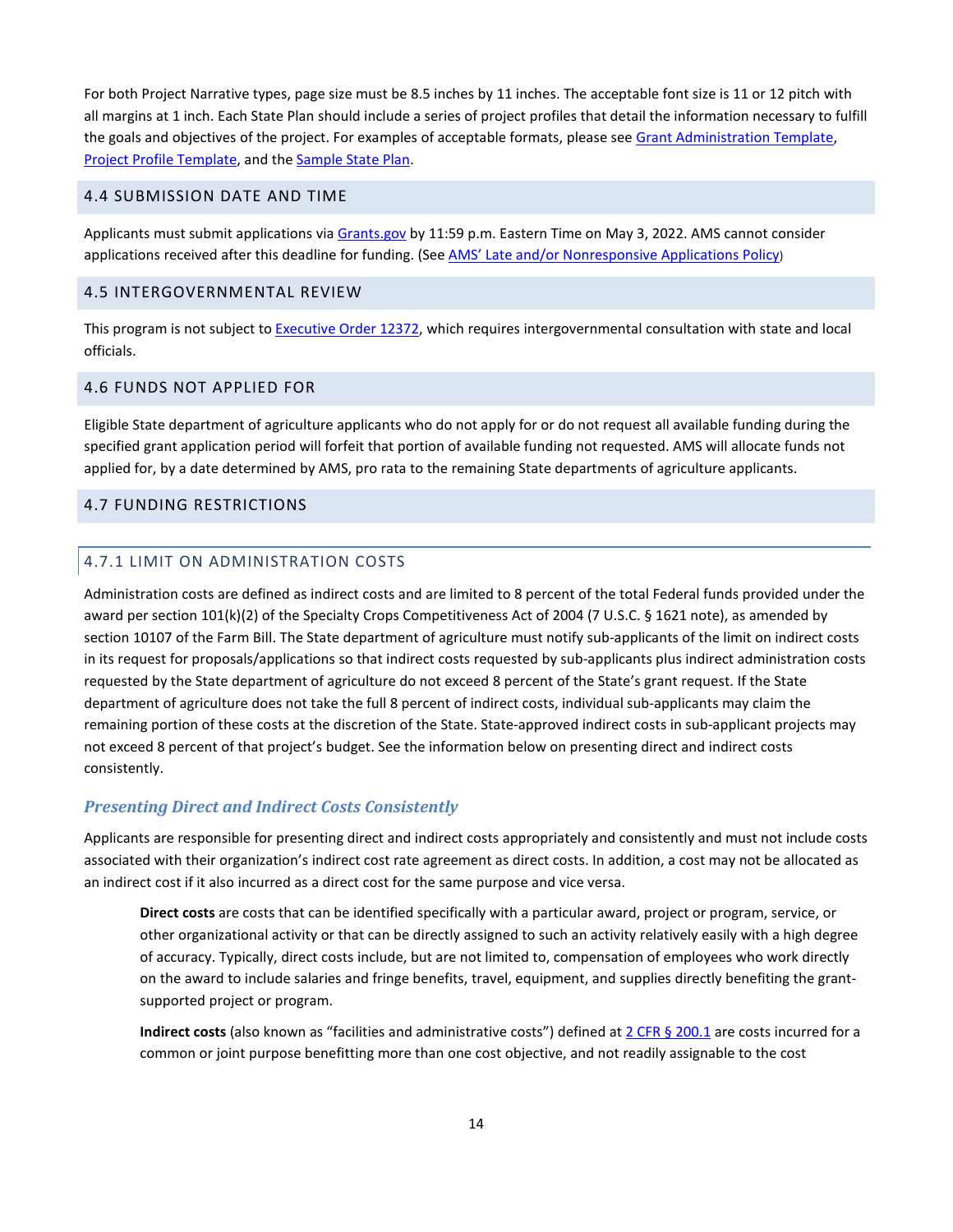objectives specifically benefitted without effort disproportionate to the results achieved. Refer to [2 CFR §§ 200.413](https://www.ecfr.gov/current/title-2/subtitle-A/chapter-II/part-200/subpart-E/subject-group-ECFRd93f2a98b1f6455/section-200.413) an[d 414](https://www.ecfr.gov/current/title-2/subtitle-A/chapter-II/part-200/subpart-E/subject-group-ECFRd93f2a98b1f6455/section-200.414) for additional information on determining if costs charged to the award are direct or indirect.

The salaries of administrative and clerical staff should typically be treated as indirect costs. However, charging these costs as direct costs may be appropriate where all the following conditions are met:

- (1) administrative or clerical services are integral to a project or activity;
- (2) individuals involved can be specifically identified with the project or activity;
- (3) such costs are explicitly included in the budget or have the prior written approval of the Federal awarding agency; and
- (4) the costs are not also recovered as indirect costs.

#### *Typical Indirect Costs by Organization Type*

| <b>Type of Organization</b>        | <b>Typical Indirect Costs</b>                                                                                                                                                                                                                                                                                                                    |
|------------------------------------|--------------------------------------------------------------------------------------------------------------------------------------------------------------------------------------------------------------------------------------------------------------------------------------------------------------------------------------------------|
| <b>Non-Profits</b>                 | General administration and general expenses, such as the salaries and<br>expenses of executive officers, personnel administration, and accounting,<br>depreciation or use allowances on buildings and equipment, and the costs of<br>operating and maintaining facilities.                                                                       |
| <b>Colleges and Universities</b>   | Equipment and capital improvements, operation and maintenance expenses,<br>library expenses, general administration and general expenses, departmental<br>administration, sponsored projects administration, student administration and<br>services, depreciation and use allowances, and interest on debt associated with<br>certain buildings. |
| <b>State and Local Governments</b> | State/local-wide central service costs, general administration of the applicant<br>department or agency, accounting and personnel services performed within<br>the applicant department or agency, depreciation or use allowances on<br>buildings and equipment, and the costs of operating and maintaining facilities.                          |

#### *Benefit of Using Indirect Costs for Grant Administration*

AMS encourages all grant applicants to include the grant administrative funds, up to 8 percent of their total Federal award, in their budget narrative, which can be used for costs such as monitoring subrecipients, ensuring grant recipient and subrecipient compliance with regulations and requirements, and grant management training. Grant recipients are encouraged to conduct periodic site visits to review project accomplishments and monitor progress, to review financial and performance records, organizational procedures, and financial control systems, and to provide technical assistance to subrecipients as required. These recommended site visits are meant to support accountability, compliance with regulations and requirements, and achievements of subrecipients.

Given the large amount of funding available this year, it is imperative that States consider the capacity of support staff to manage these grant funds to not only ensure that subrecipients are paid in a timely way, but also that Federal funds are managed appropriately.

## 4.7.2 ALLOWABLE AND UNALLOWABLE COSTS AND ACTIVITIES

All AMS awards are subject to the terms and conditions, cost principles, and other considerations described in the AMS [General Terms and Conditions.](https://www.ams.usda.gov/sites/default/files/media/FY2021_GD_TermsandConditions.pdf)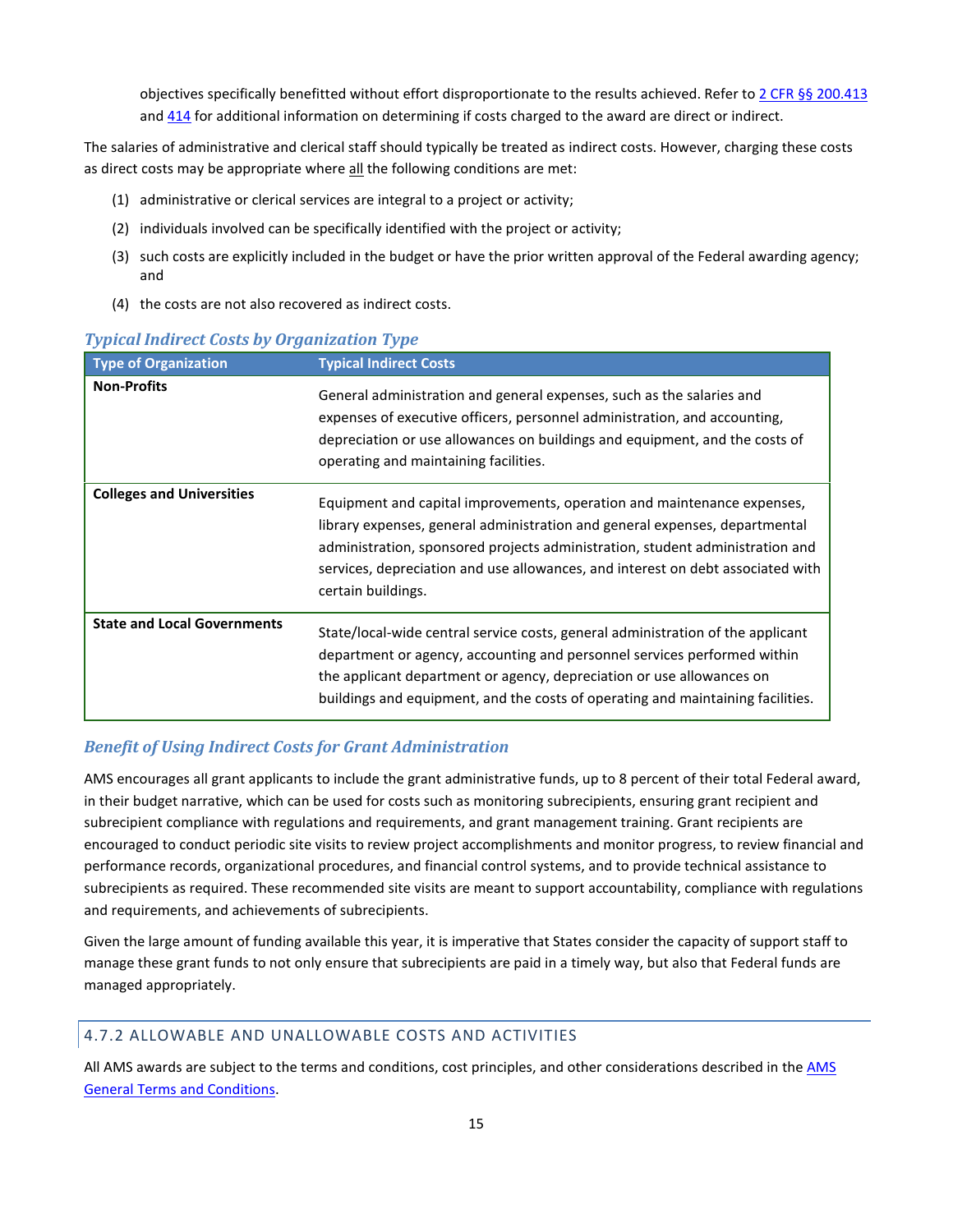## 4.7.3 SUPPLANTING

Funds must supplement the expenditure of State funds in support of specialty crops grown in that State, rather than replace State funds. Additionally, Federal funding may not replace State funding that is required under section 101(d)(3) of [the Specialty Crops Competitiveness Act of 2004 \(7 U.S.C. § 1621 note\).](https://www.congress.gov/108/plaws/publ465/PLAW-108publ465.pdf) In instances where a question of supplanting arises, the applicant or recipient will be required to substantiate that the reduction in non-Federal resources occurred for reasons other than the receipt or expected receipt of Federal funds.

**General Supplanting Definition**. A State organization reduces State funds for an activity specifically because Federal funds are available (or expected to be available) to fund that same activity.

Example: State funds are appropriated for a stated purpose and Federal funds are awarded for that same purpose. (If a State has \$50.00 budgeted for a specialty crop program and the Federal government awards a \$100.00 grant for the same specialty crop program, the total project must expend \$150.00 – the State cannot remove the original \$50.00 and use it for something else).

## 4.7.4 COORDINATOR MEETING TRAVEL

Recipients are expected to attend AMS sponsored grant management meetings during the project's period of performance. It is also possible that meetings may be conducted virtually. The State department of agriculture's *Grant Administration Budget Narrative* should include travel funds for the Coordinator and any additional key personnel as reasonably determined by the recipient and AMS. This is not necessary if the eligible applicant has already committed funds for this purpose under another AMS grant agreement.

## <span id="page-15-0"></span>4.8 GRANTS.GOV APPLICATION SUBMISSION AND RECEIPT PROCEDURES AND REQUIREMENTS

## <span id="page-15-1"></span>4.8.1 HOW TO REGISTER TO APPLY THROUGH GRANTS.GOV

The applicant organization registration process can take **up to four weeks** to complete. Therefore, complete your registration allowing sufficient time to ensure it does not impact your ability to meet required application submission deadlines.

If individual applicants eligible to apply for this grant funding opportunity, refer to: <https://www.grants.gov/web/grants/applicants/registration.html>

Organization applicants can find complete instructions here: <https://www.grants.gov/web/grants/applicants/organization-registration.html>

- 1) *Obtain a DUNS Number or Unique Entity Identifier (UEI)*: All entities applying for funding, including renewal funding, must have [a Data Universal Numbering System \(DUNS\) number](https://www.grants.gov/web/grants/applicants/organization-registration/step-1-obtain-duns-number.html) from Dun & Bradstreet (D&B) or a Unique Entity Identifier from SAM.gov. Applicants must enter the DUNS number or UEI in the data entry field labeled "Organizational DUNS/UEI" on the SF-424 form.
- 2) *Register with SAM:* In addition to having a DUNS/UEI number, organizations applying online through Grants.gov must register with th[e System for Award Management \(SAM\).](https://www.grants.gov/web/grants/applicants/organization-registration/step-2-register-with-sam.html) Current SAM.gov registrants have already been assigned their Unique Entity Identifier (SAM) and can view it within SAM.gov. All organizations must register with SAM to apply online. Failure to register with SAM will prevent your organization from applying through Grants.gov. **SAM.gov accounts must be updated annually, and your organization must have an active SAM.gov account to submit your application to Grants.gov.**
- 3) *Register with Grants.gov:* The next step in the registration process is to [create an account with Grants.gov.](https://www.grants.gov/web/grants/register.html)  Applicants must know their organization's DUNS/UEI number to complete this process. Completing this process automatically triggers an email request for applicant roles to the organization's E-Business Point of Contact (EBiz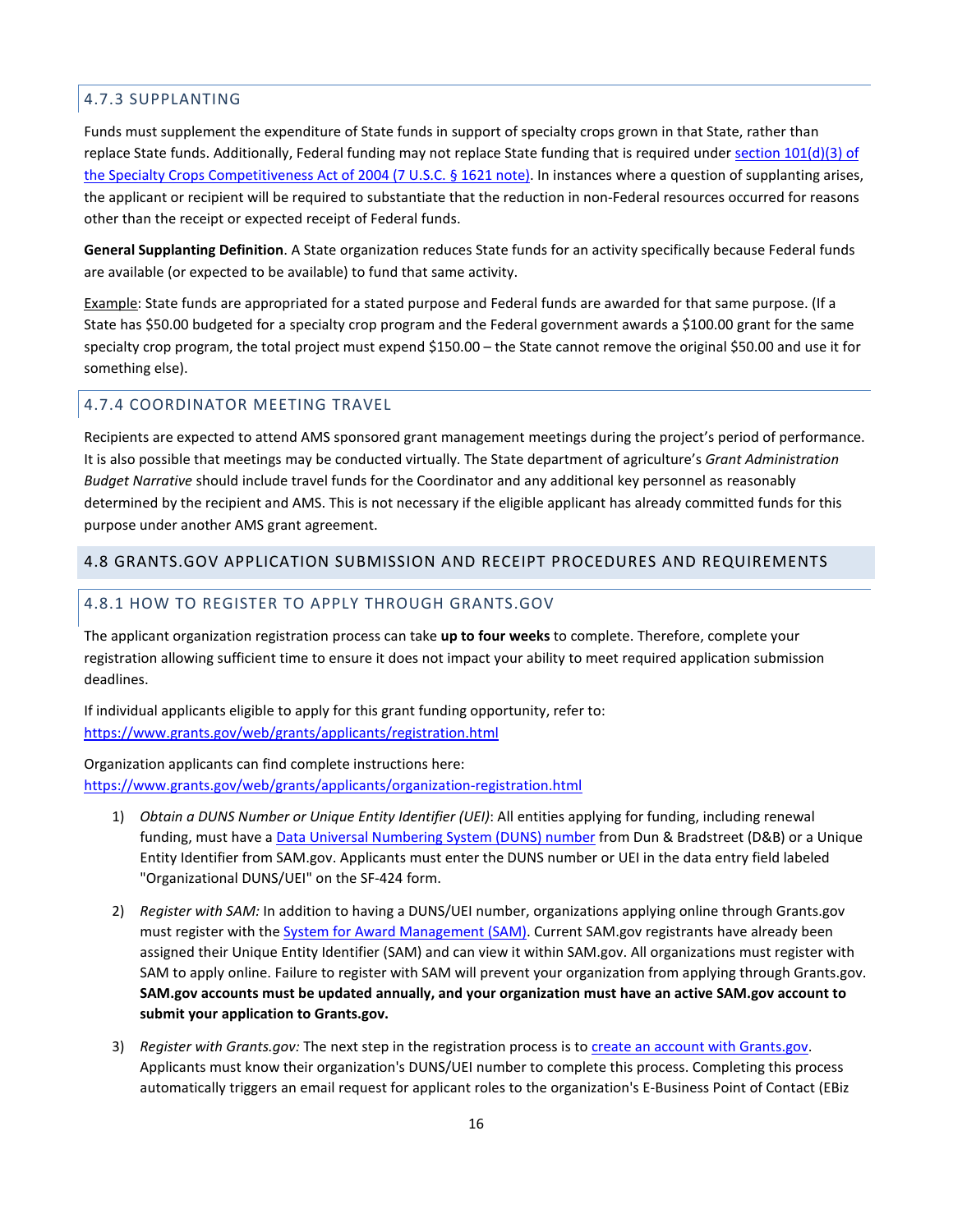POC) for review. The EBiz POC is a representative from your organization who is the contact listed for SAM. To apply for grants on behalf of your organization, you will need to request the AOR role.

- 4) *Authorize Grants.gov Roles*: After creating an account on Grants.gov, the EBiz POC receives an email notifying him or her of your registration and request for roles. The EBiz POC will then log in to Grants.gov and [authorize the](https://www.grants.gov/web/grants/applicants/registration/authorize-roles.html)  [appropriate roles,](https://www.grants.gov/web/grants/applicants/registration/authorize-roles.html) which may include the AOR role, thereby giving you permission to complete and submit applications on behalf of the organization. You will be able to submit your application online any time after you have been approved as an AOR.
- 5) *Track Role Status*: After registering with Grants.gov and authorizing the applicant AOR, Grants.gov allows yo[u to](https://www.grants.gov/web/grants/applicants/registration/track-role-status.html)  [track your status.](https://www.grants.gov/web/grants/applicants/registration/track-role-status.html)
- 6) *Electronic Signature*: When applications are submitted through Grants.gov, the name of the organization's AOR who submitted the application is inserted into the signature line of the application, serving as the electronic signature. The EBiz POC **must** authorize individuals who are able to make legally binding commitments on behalf of the organization as an AOR; **this step is often missed, and it is crucial for valid and timely submissions.**

#### 4.8.2 HOW TO SUBMIT AN APPLICATION TO AMS VIA GRANTS.GOV

Applicants can apply using Grants.gov Workspace. Workspace is a shared, online environment where members of a grant team may simultaneously access and edit different web forms within an application. For each funding opportunity announcement (FOA), an applicant creates individual instances of a workspace.

- 1) *Create a Workspace*: This allows you to complete your Workspace online and route it through your organization for review before submitting.
- 2) *Complete a Workspace*: Add participants to the Workspace, complete all the required forms, and check for errors before submission.
	- a. *Adobe Reader*: If you decide not to apply by filling out the webforms, you can download individual PDF forms in Workspace so that they will appear similar to other Standard or AMS forms. The individual PDF forms can be downloaded and saved to your local storage device, network drive(s), or external drives, and then accessed through Adobe Reader. NOTE: You may need to visit th[e Adobe Software Compatibility page on Grants.gov](https://www.grants.gov/web/grants/applicants/adobe-software-compatibility.html) to download the appropriate version of the software. There is no cost for Adobe Reader Software.
	- b. *Mandatory Fields in Forms:* Fields marked with an asterisk and a different background color are mandatory fields you must complete to successfully submit your application.
	- c. *Complete SF-424 Fields First*: The forms are designed to fill in common required fields across other forms, such as the applicant's name, address, and DUNS number. To trigger this feature, an applicant must complete the SF-424 information first. Once it is completed, the information will transfer to the other forms.
- 3) *Submit a Workspace*: Submit your application through Workspace by clicking the Sign and Submit button on the Manage Workspace page, under the Forms tab. Grants.gov recommends submitting your application package **at least 24-48 hours prior to the close date** to provide you with time to correct any potential technical issues that may disrupt the application submission.

SPECIAL NOTE: Grants.gov **does not** check for AMS required attachments. It is the applicant's responsibility to ensure that all required attachments listed in section *[4.3 Content and Form of Application Submission](#page-11-0)* are included.

4) *Track a Workspace*: After successfully submitting a Workspace package, Grants.gov automatically assigns a Tracking Number (GRANTXXXXXXXX) to the package, which will be listed on the Confirmation page generated after submission.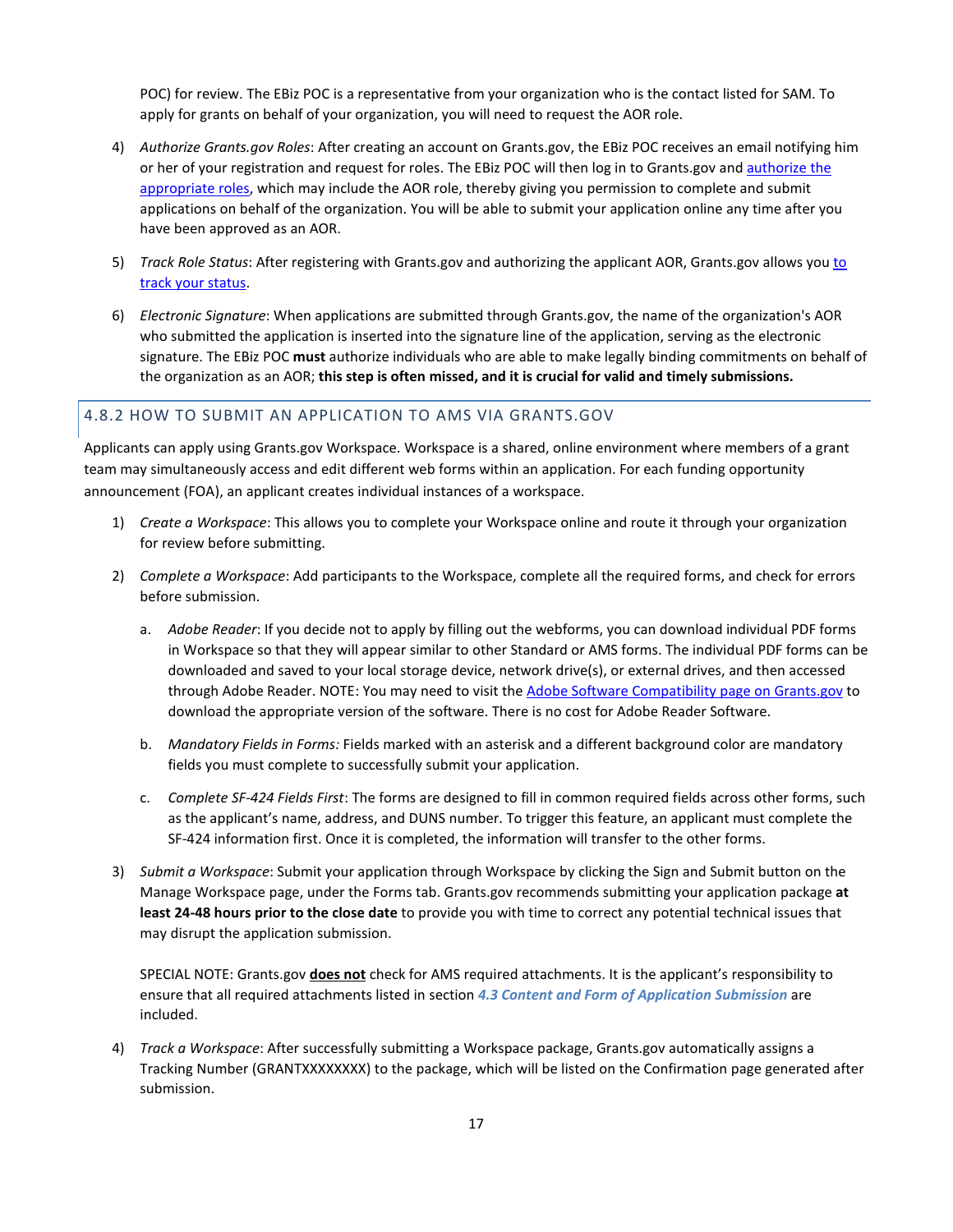#### *Applicant Support:* Grants.gov provides additiona[l training resources, including video tutorials.](https://www.grants.gov/web/grants/applicants/applicant-training.html)

Applicants may also call the 24/7 toll-free support number 1-800-518-4726, or emai[l support@grants.gov.](mailto:support@grants.gov) Grants.gov will issue a ticket number to which you and Grants.gov can refer if the issue is not resolved. For questions related to the specific grant opportunity, contact individuals mentioned in section *[7.0 Agency Contacts](#page-18-5)*.

## 4.8.3 TIMELY RECEIPT REQUIREMENTS AND PROOF OF TIMELY SUBMISSION

All applications must be received by the due date established in section *[4.4 Submission Date and Time](#page-13-0)*. Proof of timely submission is automatically recorded by Grants.gov using an electronic date/time stamp generated when the application is successfully received by Grants.gov. The applicant AOR will then receive an acknowledgement of receipt and a tracking number (GRANTXXXXXXXX) from Grants.gov. Applicant AORs will also receive the official date/time stamp and Grants.gov Tracking Number in an email serving as proof of their timely submission.

When AMS successfully retrieves the application from Grants.gov and acknowledges the download of submissions, Grants.gov will electronically acknowledge receipt of the application to the applicant AOR's email address. Again, proof of timely submission shall be an email with the official date/time stamp and Grants.gov tracking number that Grants.gov assigns to your application.

AMS will not accept application packages by fax, email, or postal mail. Applications received by Grants.gov after the established due date for the program will be considered late and will not be considered for funding by AMS. Se[e AMS'](https://www.ams.usda.gov/sites/default/files/media/AMSPolicyonConsiderationofLateNonresponsiveApplications.pdf)  [Policy on Late and/or Nonresponsive Applications.](https://www.ams.usda.gov/sites/default/files/media/AMSPolicyonConsiderationofLateNonresponsiveApplications.pdf)

*Special Note for Applicants with Slow Internet Connections.* Applicants using slow internet connections, such as dial-up connections, may experience significantly longer transmission times when submitting their application to Grants.gov, especially if there are large attachments contained in the upload. Again, Grants.gov will provide either an error message or a successfully received transmission notification via email to the applicant AOR.

## 4.8.4 TIPS FOR APPLICANTS

- Register and submit applications early. **DO NOT WAIT UNTIL THE DAY OF THE APPLICATION DEADLINE**.
- Thoroughly read this RFA and follow all the instructions provided by AMS.
- Review th[e AMS General Terms and Conditions](https://www.ams.usda.gov/sites/default/files/media/FY2021_GD_TermsandConditions.pdf) to understand allowable and unallowable costs.
- Apply for the correct grant program
	- o Assistance Listing number "**10.170**" and Funding Opportunity Number "**USDA-AMS-TM-SCBGP-G-22- 0003**".
- Make sure you have the most recent copy of Adobe Reader installed on your computer and that it is compatible with [Grants.gov](http://www.grants.gov/) software. Grants.gov supports Adobe Reader version 9.0.0 and higher.
- Limit Application File Size/ File Name Characters (50 or less).
- When uploading attachments, click the "Add Attachments" button (do NOT use the "paperclip" icon in Adobe Reader).
- Do not password-protect your documents and make sure all tracked-changes are "accepted".
- Avoid Special Characters in File Names (\$, %, &, \*, Spanish "ñ", etc.).
- Input the correct DUNS number on the SF-424 cover page.
- Review the Grants.gov Applicant User and Registration Guides: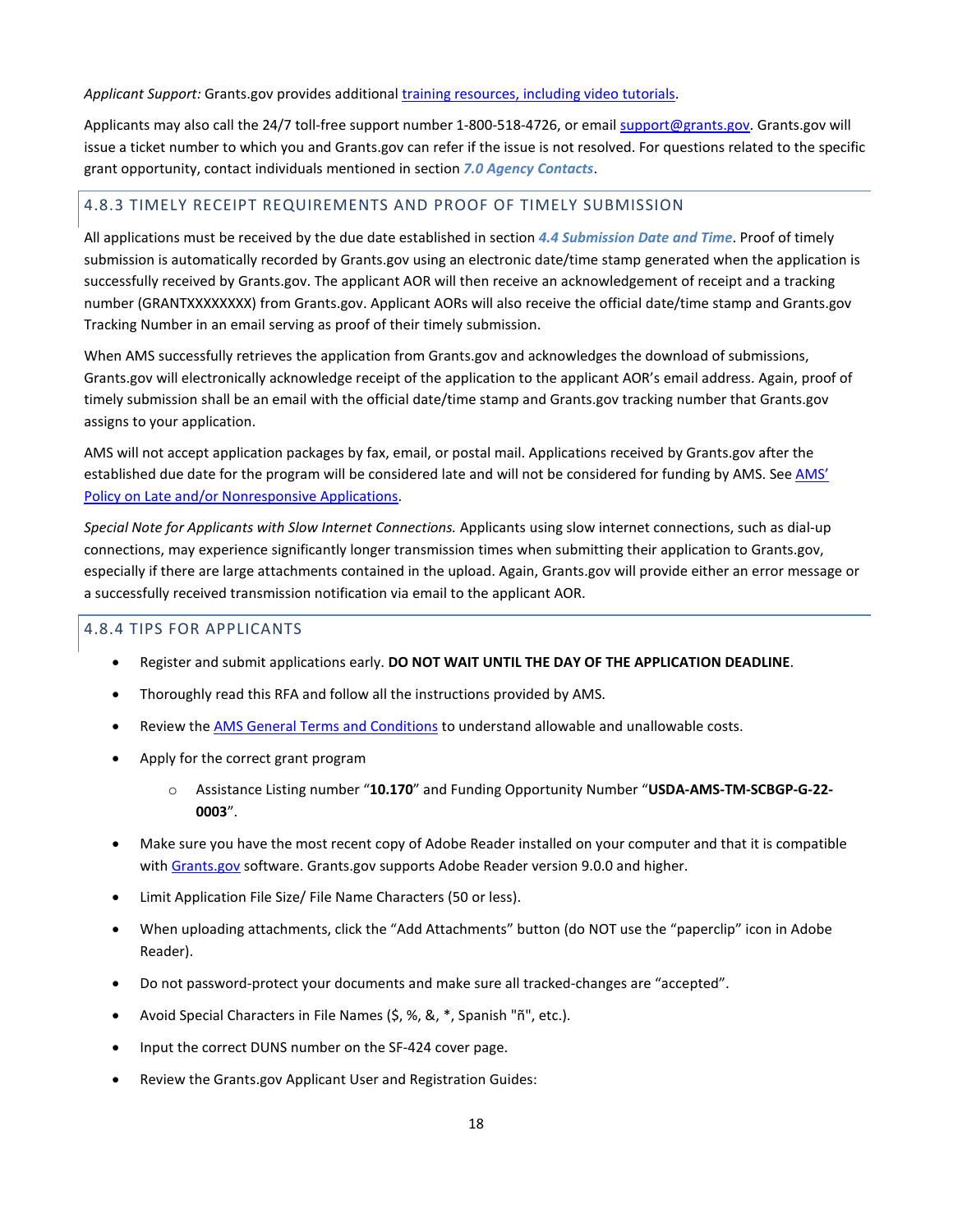<http://www.grants.gov/web/grants/applicants/applicant-faqs.html> <https://www.grants.gov/web/grants/applicants/workspace-overview.html>

## <span id="page-18-0"></span>**5.0 APPLICATION REVIEW INFORMATION**

AMS will review grant applications to ensure each State Plan meets the statutory purpose of the program, all application criteria are fulfilled in accordance with section *[4.0 Application and Submission Information](#page-10-4)*, and that all costs are allowable. AMS will also assess an organization's ability to account for the use of Federal funds and monitor the performance associated with these monies using the guidance provided b[y 2 CFR § 200.206.](https://www.ecfr.gov/current/title-2/subtitle-A/chapter-II/part-200/subpart-C/section-200.206)

AMS will notify the individual listed on the SF-424 "Application for Federal Assistance" in block 8f. if additional information is required after the initial review of the application. An applicant should ensure that all sub-applicants are aware that additional information may be required from them because of the review of their grant proposal. Failure to provide requested information in a timely manner may result in a project not receiving funding.

## <span id="page-18-1"></span>**6.0 AWARD ADMINISTRATION INFORMATION**

#### <span id="page-18-2"></span>6.1 AWARD NOTICES

Upon completion of the review process described in *[5.0 Application Review Information](#page-18-0)*, AMS will prepare and send a Notice of Award (NOA) to each recipient for signature by the appropriate official. The NOA will be signed by AMS and the AOR.

The NOA will provide pertinent instructions and information including, at a minimum, the information described in  $2$  CFR § [200.211](https://www.ecfr.gov/current/title-2/subtitle-A/chapter-II/part-200/subpart-C/section-200.211) and a reference to the [AMS General Terms and Conditions.](https://www.ams.usda.gov/sites/default/files/media/FY2021_GD_TermsandConditions.pdf)

## <span id="page-18-3"></span>6.2 ADMINISTRATIVE AND NATIONAL POLICY REQUIREMENTS

As part of the NOA, all AMS grant recipients must abide by th[e AMS General Terms and Conditions,](https://www.ams.usda.gov/sites/default/files/media/FY2021_GD_TermsandConditions.pdf) which reference applicable *Administrative and National Policy Requirements*.

## <span id="page-18-4"></span>6.3 REPORTING

Reporting and award closeout requirements are included in the [AMS General Terms and Conditions.](https://www.ams.usda.gov/sites/default/files/media/FY2021_GD_TermsandConditions.pdf) If there are any program or award-specific award terms, they will be identified in the award.

## <span id="page-18-5"></span>**7.0 AGENCY CONTACTS**

#### <span id="page-18-6"></span>7.1 PROGRAMMATIC QUESTIONS

After closely reviewing this RFA in its entirety, applicants and other interested parties are encouraged to contact the SCBGP staff by e-mail with questions about the grant program at **SCBlockGrants@usda.gov**.

## **For additional information, please visit the SCBGP Website:<https://www.ams.usda.gov/scbgp>**

#### <span id="page-18-7"></span>7.2 AVAILABLE RESOURCES

AMS provides resources and information on the SCBGP website [\(https://www.ams.usda.gov/scbgp\)](https://www.ams.usda.gov/scbgp) that may be helpful to applicants, including webinar information, Frequently Asked Questions (FAQ's), descriptions of funded projects, and required application forms. AMS staff is available to provide timely technical assistance.

## <span id="page-18-8"></span>**8.0 OTHER INFORMATION**